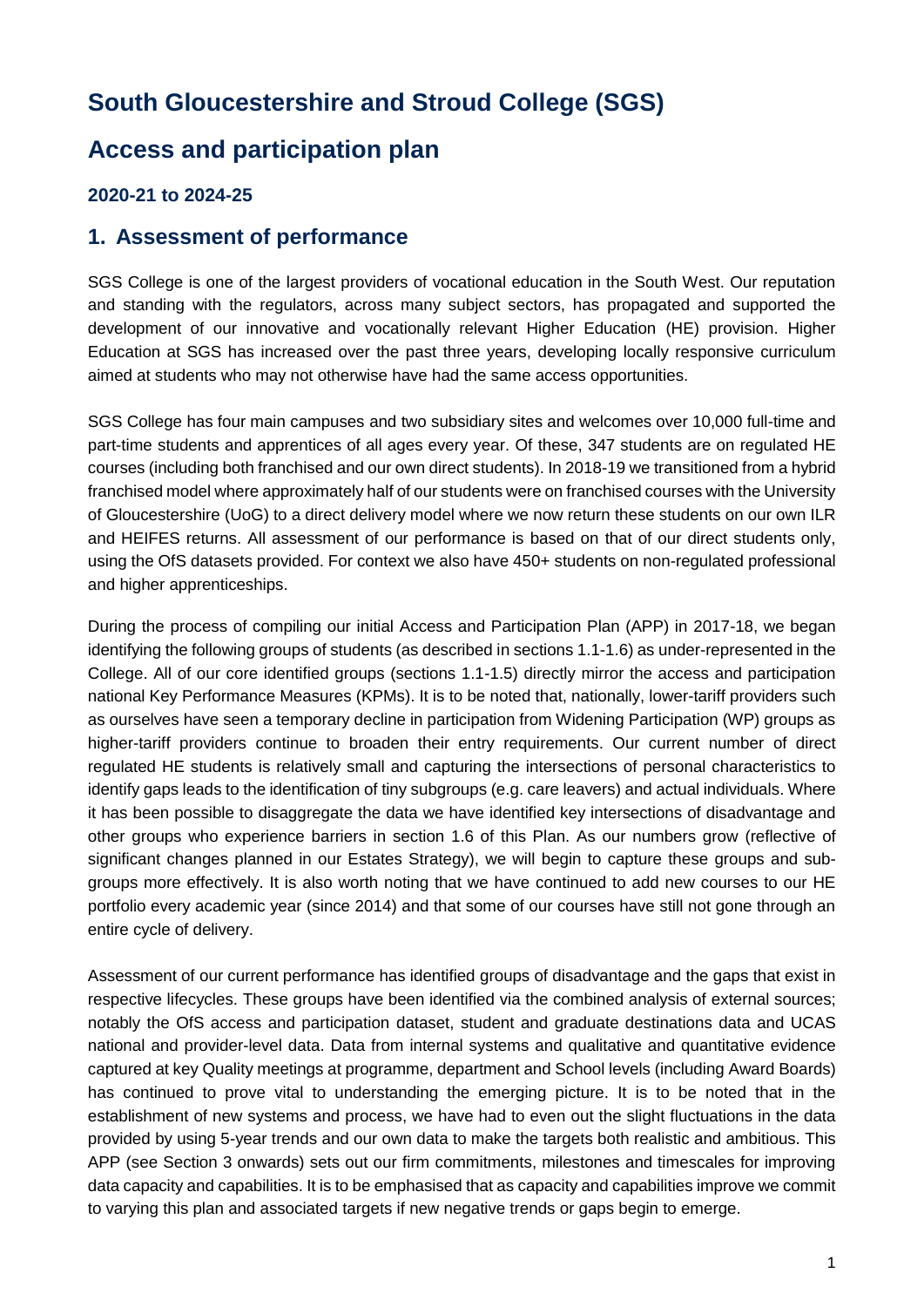#### **1.1 Higher education participation, household income, or socioeconomic status**

#### **Access:**

#### POLAR4

Data analysis shows that SGS has a higher proportion of students from lower participation areas (POLAR4 quintiles 1-2) than the sector average. In the last 4 years we have maintained an average of just above 50% of new entrants coming from Q1 and Q2, and we have seen an 8% reduction in gap between those recruited from Q3-5 and those from Q1-2 since 2013-14.

#### IMD

Recent analysis of OfS data has revealed some statistically significant participation gaps between students (all ages) from English IMD quintile Q1 (the highest quintile of deprivation) and IMD Q5 (the lowest quintile of deprivation). In percentage terms, between 2013-14 and 2017-18, we have recruited a much higher percentage of new entrants (all ages) in IMD quintiles Q3-5 (the 3 least deprived IMD quintiles) than those in the 2 most deprived quintiles. In 2017-18 we recruited 65.7% of our students from IMD Q3-5 (the least deprived) and 34.3% from IMD Q1-2 (the most deprived). This gap in participation has begun to close over the last 5 years yet remains statistically significant and is particularly high when tested against sector averages. The sector average gap in participation for FT entrants (all ages) between the highest and lowest quintiles has reduced by 7.6% since 2013-14, but at SGS, this gap has increased by 18.4% since 2013-14. Furthermore, the new entrants we recruit (aged 18) from IMD Q5 (the lowest quintile of deprivation) is significantly and consistently higher than the proportion of 18 year olds in Q5 in the whole population. The average number of new entrants aged 18 in the last 5 years (all English HE providers) drawn from Q5 is about 27.7% and we have been recruiting on average 31% in last 5 years (36% in the last 4 years). Comparatively our proportion of new starters drawn from Q1 compared to those in Q2-5 (average over 5 years) has reduced by 14.1% since 2013-14. The percentage gap between new entrants in Q2-5 compared to new entrants in Q1, however, remains consistently higher than sector average.

Data shows that participation of both male and female students from the lower quintiles of deprivation is underrepresented at SGS, however the gap in female access participation rates from the different IMD quintiles has narrowed since 2014-15 while the gap between male participation rates from the different quintiles has widened.

#### **Continuation:**

#### POLAR<sub>4</sub>

On average, students from different POLAR4 participation quintiles have similar continuation rates. Students from the two lowest participation quintiles (Q1-2) had higher continuation rates than those in the highest participation quintiles in both 2014-15 and 2015-16. In 2017-18, students in Q1-2 had a lower continuation rate than those in Q3-5, by 3.4%.

However, further analysis shows that there is an emerging gap in continuation rates between males from low participation quintiles (Q1-Q2) and those from quintiles Q3-5. This gap was -19% in 2016-17 and is particularly significant in comparison to the female continuation rates: females from Q1-2 have (on average over the last 3 years published data) higher continuation rates than females from Q3-5. We have identified the male POLAR quintile continuation gap as an issue: we need to put steps in place to reduce the gap in non-continuation between the most and least represented groups by 2024-25, in line with the national KPM.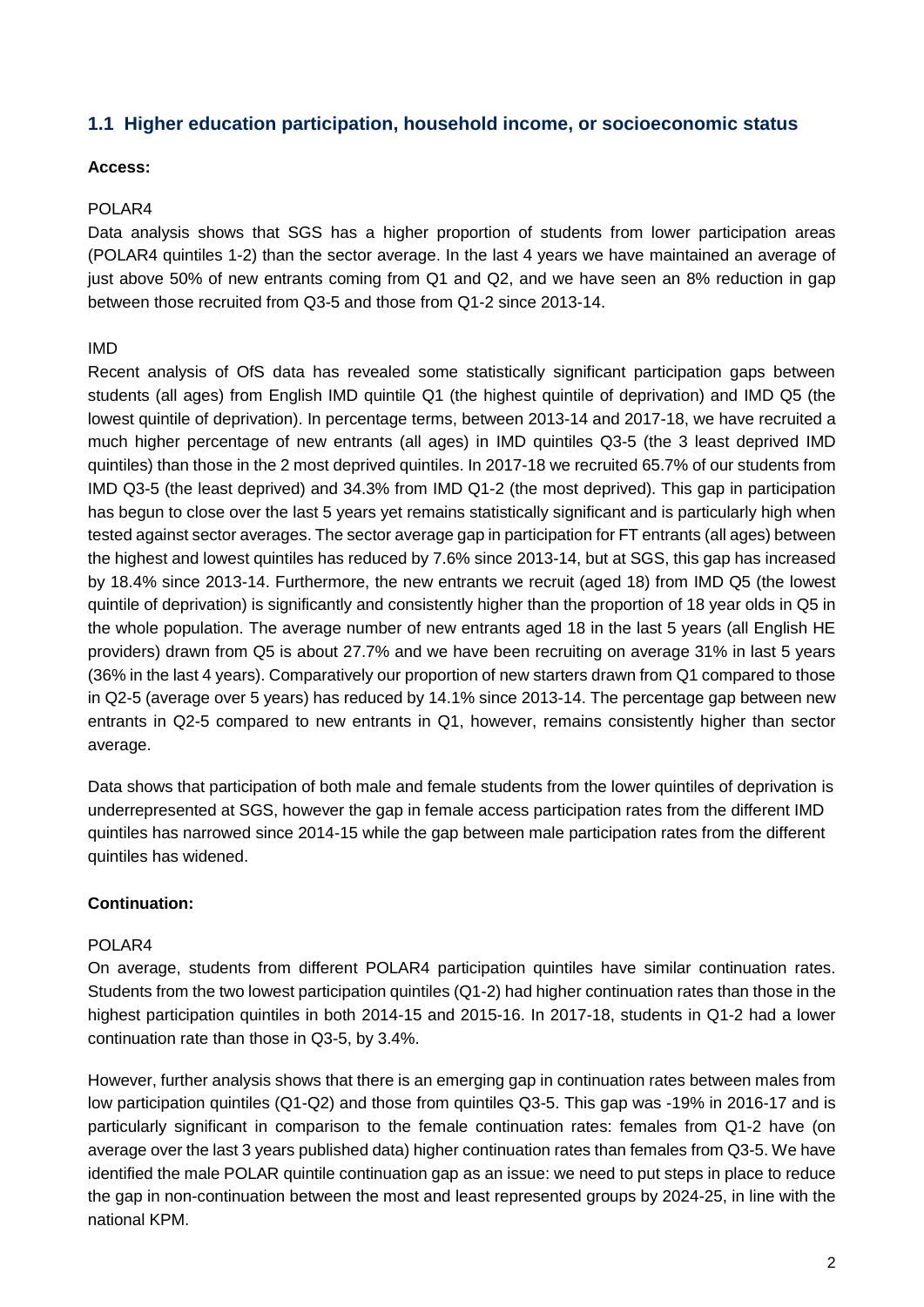#### IMD

Data shows that students from IMD Q1-2 have, on average, continuation rates 5% above those from Q3- 5, although in 2016-17, students from Q3-5 did have higher continuation rates than those from Q1-2. This will need continued monitoring, but the drop in continuation rate for students from Q1-2 in 2016-17 is considered an outlier, linked to issues identified around one course that have been addressed. The 2016- 17 drop affected continuation rates in 2016-17 for both males and females, though the drop was significantly higher for males from Q1-2 (28% lower continuation than males from Q3-5) than females from Q1-2 (10% lower continuation rate than females from Q3-5).

**Attainment**: SGS currently has no published attainment statistics from the OfS as our Level 6 degree ('top up') courses have previously been included in the ILR of our partner University (the University of Gloucestershire). Local data for 2018-19 shows that 81% of all Level 6 graduates who achieved a First Class or 2:1 Level 6 degree came from IMD quintiles Q3-5 and that the gap in attainment between Q3-5 and Q1-2 is wider than the sector average of 12%. Because of a very small cohort of Q1-2 learners on our Level 6 courses and no previous year trends, the data does not establish a significant conclusion. The attainment gap between lower and higher IMD quintiles needs close monitoring in all future cohorts however, to identify any emerging trends.

#### **Progression to employment or further study:**

#### POLAR4

The gap in progression between learners from POLAR4 quintiles Q1-2 and those from Q3-5 is wider than the sector average at 12%, but due to low numbers, some years' data is supressed and does not allow full analysis. This gap needs careful monitoring in future years as our cohort grows.

#### IMD

Due to our small cohort size, we only have published OfS progression rate data for English IMD Q1 Q2 students for limited years. In 2014-15 and 2016-17, students in Q1 and Q2 had higher progression rates than those in Q3-5. In 2016-17, students in Q1 and Q2 had a progression rate 10.1% higher than the sector average. We are monitoring what could potentially become a gap in progression rate between students in IMD quintiles 1 and 2 compared to those in quintiles 3 and 5; this is wider than the sector average. The sector average is around 6%, but in 2014-15 and 2016-17 our gap was almost double this.

#### **1.2 Black, Asian and minority ethnic students**

**Access:** On our 2019-20 approved APP we stated a milestone of 10% BAME (ABMO) new entrants based on 2014-15 data. However, our current review of recently provided OfS figures show that this baseline was only 6.9% in 2014-15 (but was 10.9% in 2013-14). Subsequent analysis has revealed that numbers of new entrants identifying as ABMO (Asian, Black, Mixed, or Other Ethnicity) have fluctuated over the last 5 years, but are increasing.

Disaggregation of different ethnic group access data shows that since 2013-14, our proportion of black new entrants has increased by 4%, whilst our proportion of Asian new entrants has decreased by 1%. We believe that the relative successes of our different Sports Academy disciplines have an impact on the number of students from different ethnic groups that SGS attracts. Enrolment data shows that the popularity and profile of one Sports Academy between 2013-14 and 2015-16 was a key factor in the number of Asian entrants we recruited to HE during these years. Due to low absolute numbers of recruitment from ethnic minorities we have decided to not identify specific ethnic groups to target at this point, however, as numbers grow, we may decide to add do this in the future.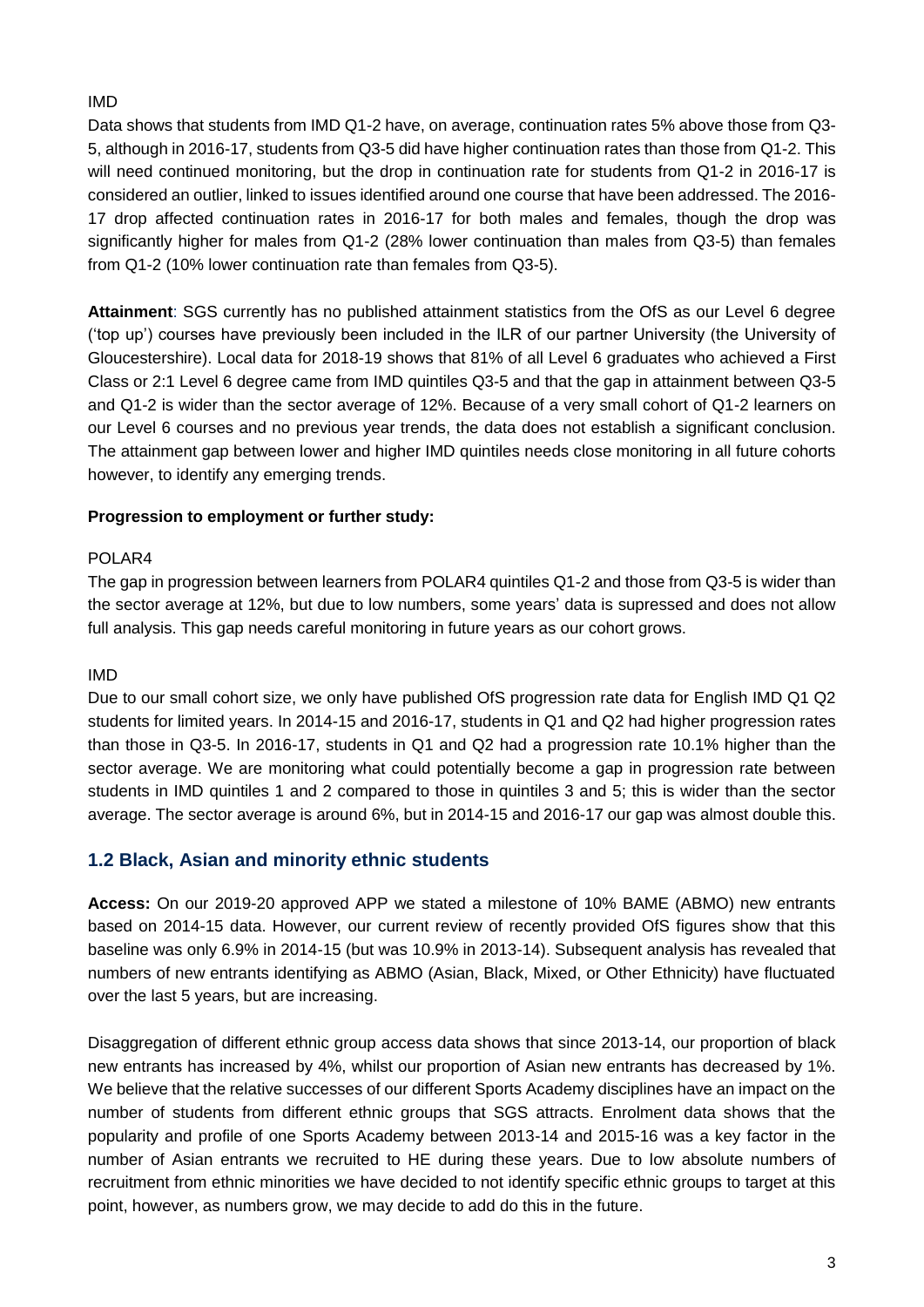We have shown a 5% overall increase of ABMO entrants since 2013-14, and the total number of ABMO new entrants in 2017-18 was our highest at nearly 16% of our total entrants (15.8%). Our 2017-18 number of ABMO learners was due to unusually high recruitment onto a single Higher Education course which recruited a number of students linked to a particular Sports Academy. In reality this reflects a small numerical group and our local data indicates that the proportion of ABMO learners reduced to levels considerably lower than 2017-18 at 5.9%. As 2017-18 showed our highest number of non-white entrants it is, therefore, not suitable to use the 17/18 ABMO proportion as a baseline. Our current baseline of 76% % gap between white and ABMO entrants is an average of the last 3 years data as it is more accurate reflection of our demographics than the 2017-18 data alone.

Our revised milestone, to reduce the gap to 66% by 2024-25, is low against sector average but is ambitious when compared to the College's BAME participation at FE level of 12% (2017-18). It is reflective of our ambition to raise participation of ABMO students on all our HE courses, rather than the recruitment onto a smaller subset of HE pathways influenced by Sports Academy popularity.

**Continuation:** SGS has no continuation statistics published by the OfS for ABMO learners as the data has been supressed because less than 10 learners counted in the student population. However, from local data, in 2016-17 the approximate rate of continuation of ABMO learners was 60%. This compares to a sector average rate of 88.1% and SGS white student continuation rate of 76.5%. In 2016-17, there was no pattern of withdrawal of ABMO students from any specific course. We will monitor this area closely.

**Attainment:** SGS currently has no published attainment statistics for ABMO students from the OfS.

**Progression to employment or further study:** SGS currently also has no published progression data from the OfS for ABMO students due to low student numbers. We are mindful of sector average progression rates for ABMO students (these have increased by 10.4 % since 2012-13; in 2017-18, this rate was 70.1%) and will be measuring this long-term as our numbers grow and we are in a position to disaggregate the data.

#### **1.3 Mature students**

**Access:** The recent review of our provision revealed a 3 year decline in mature new entrants until 2017- 18. This trend now appears to be reversing, with local data projecting an increase from 33.7% (2017-18) to 36% (2018-19). The 40% baseline figure on our 2019-20 approved APP does not match OfS data figures for the baseline year and was closer to 2014-15 data. Our baseline has, therefore, been revised to 33.7% (2017-18 entrant level). Against the sector (with the exception of academic year 2016-17 where we had a very low intake of mature new entrants) we have higher intakes of new entrant mature students. The sector average over the last 5 years is 26.6%, with a 3% increase of mature learners between 2013- 14 and 2017-18. Our revised milestone targets mirror this sector ambition for a 3% increase in mature entrant from 37% (2020-21) to 40% (2024-25).

**Continuation:** Continuation rates of mature HE participants (aged 21+) averaged at 85.6% between 2012-13 and 2015-16, but reduced by 24.2% in 2016-17. It is to be noted that this spike in noncontinuation was the result of a small group of students withdrawing from two of our courses; the smaller group cohort sizes led to inflated statistics. SGS was broadly in line with the sector average which has shown a small decline of 0.5% in the last 5 years data until 2016-17 spike where SGS was 21.5% lower than the sector average.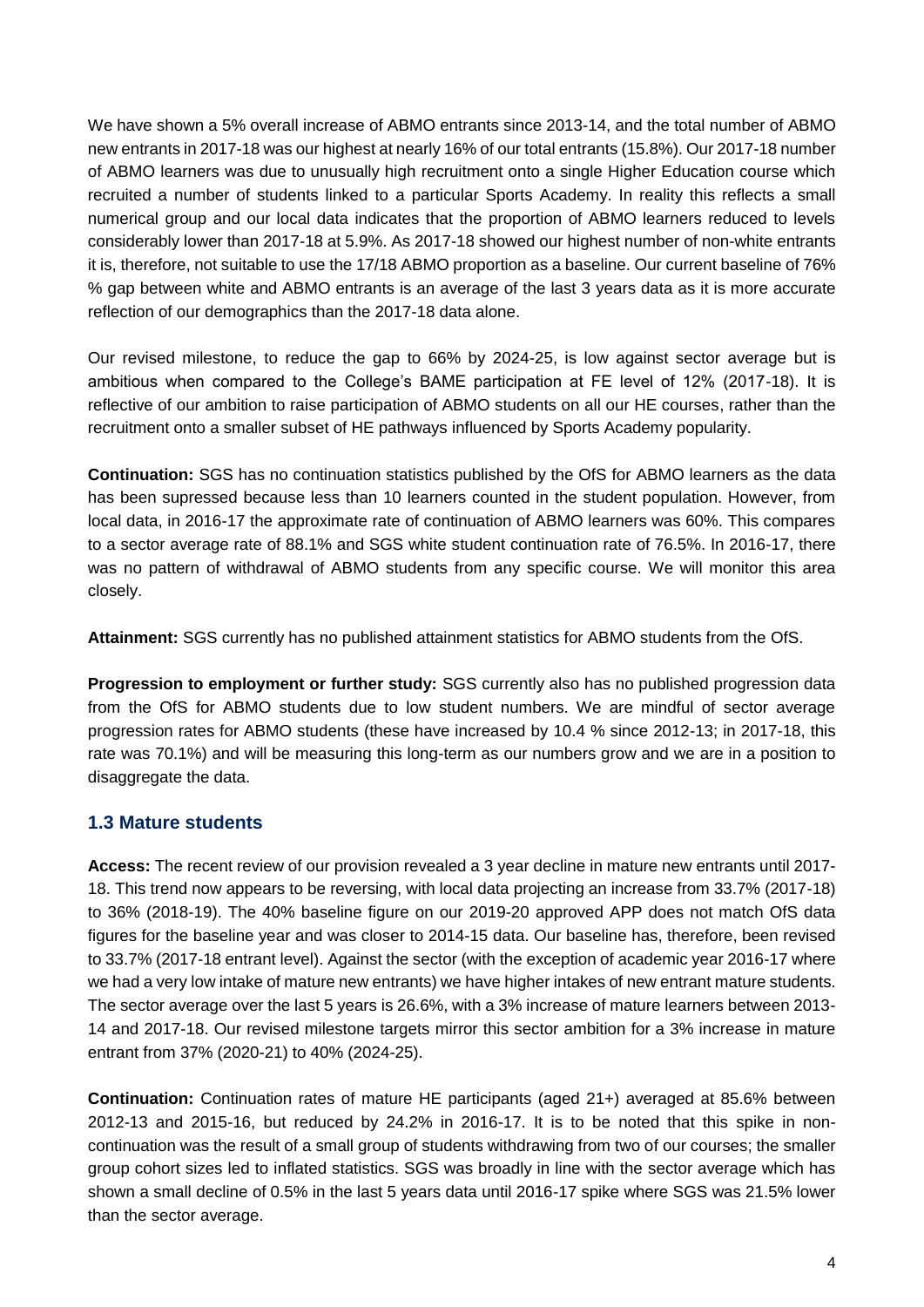**Attainment:** SGS currently has no published attainment statistics from the OfS.

**Progression to employment or further study:** Data received from the Destination of Leavers from HE (DLHE) survey indicates that since 2014-15 the progression rate of our mature students (21+) remains higher than the sector average. In 2016-17 (the latest dataset available) 81.3% of our mature graduates progressed into highly skilled employment or into higher level study. This is 5.6% higher than the sector average of 75.7%.

#### **1.4 Disabled students**

**Access:** We historically support a large number of students who have either declared a disability at enrolment, a disability has become apparent during the year or they have accessed support during the year due to mental health issues (however temporary). 22.8% of new entrants in 2017-18 declared a disability. This is significantly higher than the sector average of 14.6%. The largest 3 declared sub-groups are Cognitive and Learning (8.9%); Mental Health (5%); Sensory, Medical and Physical (5.9%). Local data for 2018-19 is still being collected, although indications are that there has been a slight rise in Cognitive and Learning with c.9% of new entrants declaring a disability in this area.

**Continuation:** Until 2016-17, continuation rates for disabled and non-disabled student groups were broadly equitable. However, in 2016-17, there was a drop in the continuation rate of disabled students. Because our overall cohort size is relatively small the smallest changes in withdrawal numbers can make a significant impact on the headline statistics. There was no pattern of withdrawal from any particular courses. Notably, mature students made up 66% of those with a disability who withdrew in 2016-17. Also, in terms of withdrawals 62% were male, 38% were female. Our ambition is to maintain a 0% variance of continuation rates between the continuation of our disabled and non-disabled student groups by 2024- 25.

**Attainment:** SGS currently has no published attainment statistics from the OfS.

**Progression to employment or further study:** Small cohort sizes have meant that progression data for disabled students from the last 5 years has been largely suppressed by OfS to prevent individual identification. Our most recent published data (from 2015-16) indicates that the progression rate for disabled students was 92.9%. This compares to 94.1% for those students with no declared disability. We compare very favourably with the sector average progression rates for disabled students; 68.9% in 2015- 16 and 71.5% in 2016-17.

#### **1.5 Care leavers**

**Access:** As indicated in our 2019-20 approved APP this cohort is currently tiny and not measurable, as a result, in OfS datasets. Below 2% of our students identified as care leavers in 2018-19 (although this is a slight increase on 2017-18 figures). We are aware that our current number of care leavers may be an underestimation of the true number due to non-declaration by students. Measures are in place to improve the participation of these students (see Section 2).

**Continuation:** According to local data, in 2018-19 the continuation of this group of students was statistically equivalent to all other groups in HE at SGS.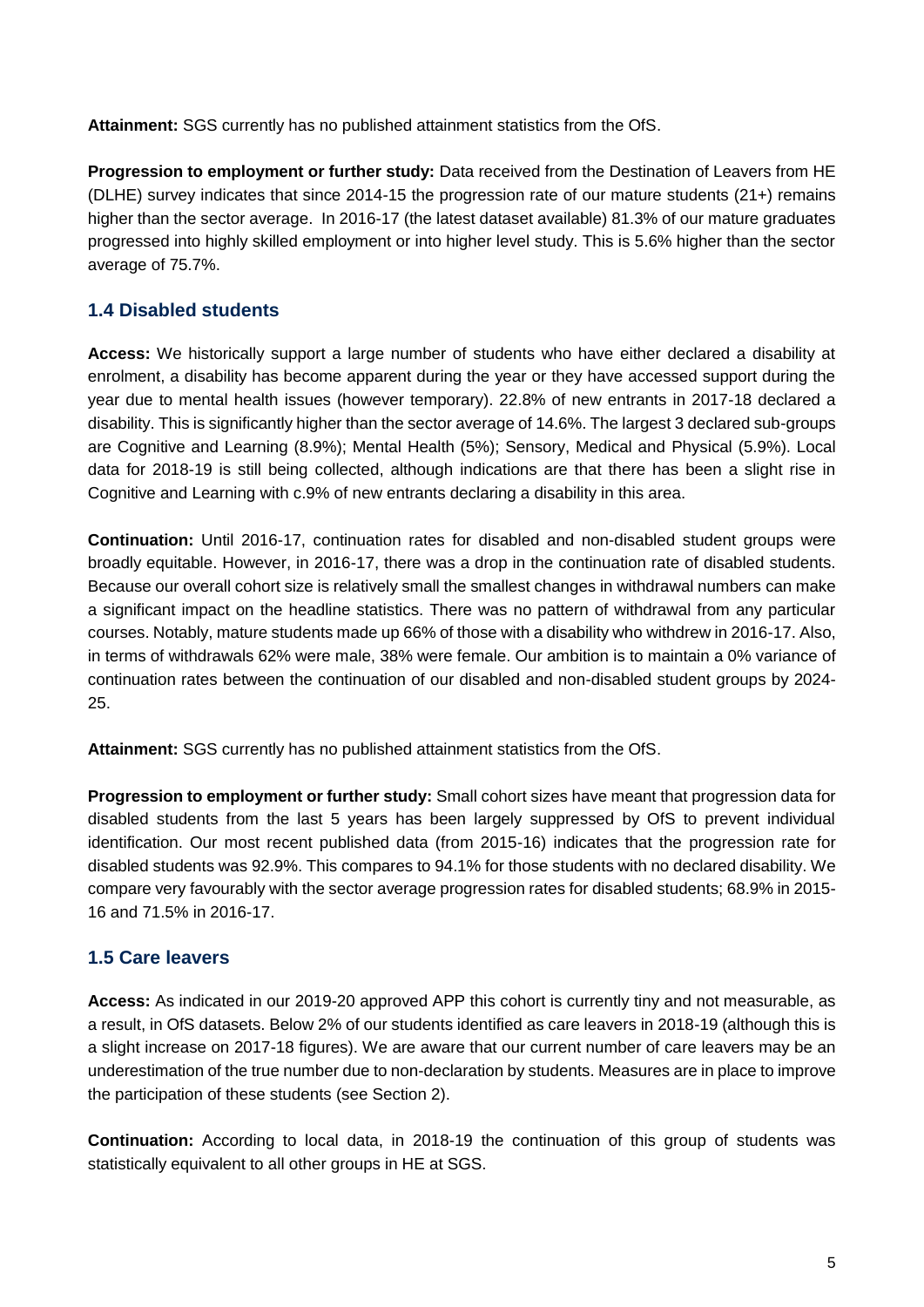**Attainment:** Due to negligible statistical information, we have no trends to consider. However, we will continue to evaluate local data closely to identify any emerging gaps as our Level 6 cohort increases.

**Progression to employment or further study:** Data is not available on this cohort due to the small group size and propensity for individual identification as a result.

#### **1.6 Intersections of disadvantage**

We have identified the following intersections of disadvantage. Due to our small numbers these figures may not all be currently statistically significant, yet we will remain mindful of them as numbers grow and in order to avoid trends developing. Detailed intersectional gap data is contained in our assessment of performance sections of this Plan (1.1-1.5). To recap:

- The gap in male participation rates from most deprived IMD quintiles (Q1-2) has increased while gap in female participation rates from same quintiles has narrowed. (Access lifecycle)
- the continuation of male students from POLAR4 quintiles (Q1-2) compared to the continuation of female students from POLAR4 quintiles (Q1-2)

### **2. Strategic aims and objectives**

#### **2.1 Target groups**

A thorough assessment of our lifecycle performance based on evidence (as described in Section 1) has identified the following 5 main target groups and their associated part of the lifecycle that we are concerned about. We have focused on the gaps which are most significant or which we think we can have the most profound impact on narrowing. We have discounted gaps that have not seen a sustained trend over a number of years or those that are smaller. We will use the mechanisms set out in sections 3.1 and 3.3 to continue to monitor and evaluate these groups. Our proposal is to target our access and participation work on the following groups:

- 1. Students from disadvantaged socio-economic backgrounds (Access)
- 2. Asian, black, mixed or other students (Access)
- 3. Low Participation Neighbourhood (Continuation)
- 4. Disabled Students (Continuation)
- 5. Mature students (Continuation)

#### **2.2 Aims and objectives**

#### **Aim 1: To reduce the gap between students from disadvantaged socio-economic backgrounds and those from more advantaged backgrounds (IMD Q1 and Q5) accessing Higher Education at SGS College.**

Our Higher Education student demographics show a consistently high proportion of entrants from more advantaged socio-economic backgrounds and our long term ambition is to reach equality of opportunity between students from differing levels of socio-economic disadvantage by 2035.

Our 5 year aim is to reduce the percentage point gap between new entrants in IMD Q3-5 and those from Q1-2 by 10% from our baseline of 36% (based on last 3 years of data from OFS dataset) to 26%. We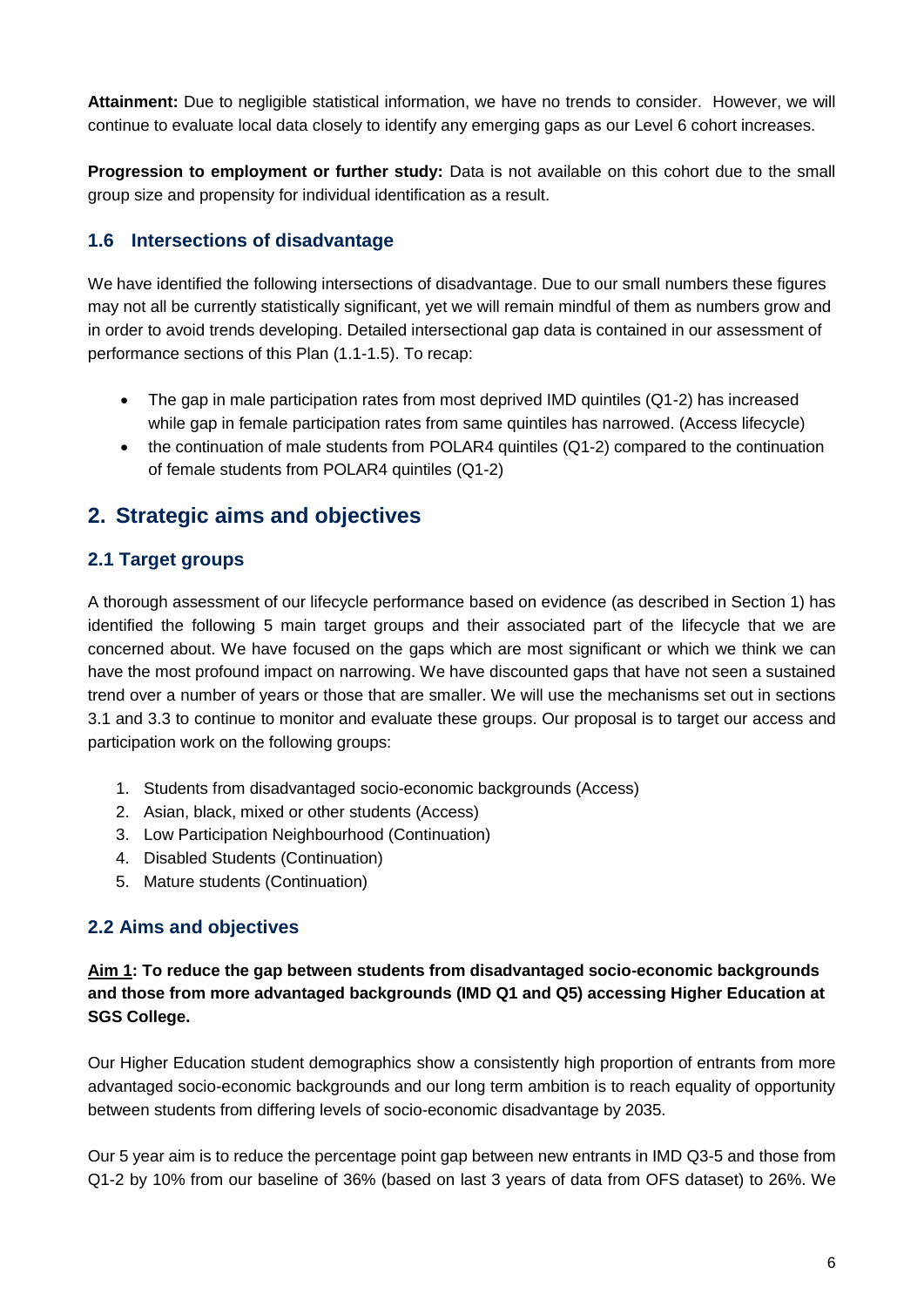have chosen to use a three year average as our baseline because data shows some considerable variation between different yearly access cycles.

Yearly milestones to reach this target are set out in the table below.

#### **Objective: To increase numbers of students from IMD quintiles 1 and 2 (Access Lifecycle). PTA\_1 Target**

|                                                   | <b>Baseline</b><br>(3 year<br>trend) | <b>Yearly Milestones</b> |         |         |         |         |
|---------------------------------------------------|--------------------------------------|--------------------------|---------|---------|---------|---------|
|                                                   |                                      | 2020-21                  | 2021-22 | 2022-23 | 2023-24 | 2024-25 |
| % Gap between<br>entrants in IMD<br>Q3-5 and Q1-2 | 36%                                  | 35%                      | 33%     | 31%     | 29%     | 26%     |

#### **Aim 2: To reduce the gap between male students from disadvantaged socio-economic backgrounds and those from more advantaged backgrounds (IMD Q1 and Q5) accessing higher education at SGS College.**

Our long term ambition as stated in Aim 1 is to reach equality of opportunity between students from differing levels of socio-economic disadvantage by 2035. Although we clearly acknowledge that we need to reduce the overall access gap for all disadvantaged students, we have made continued progress in reducing the gap of female access from disadvantaged socio-economic backgrounds since 2014-15 while the gap for disadvantaged males has widened.

Our 5 year aim is to reduce the percentage point gap between male new entrants in IMD Q1-2 and those from Q3-5 by 7% from our baseline of 14% (based on 2017-18 data). The planned acceleration in the final two years reduction reflects the embedding of strategic activity and the recruitment cycle.

Yearly milestones to reach this target are set out in the table below.

#### **Objective: To increase numbers of male students from IMD quintiles (Q1-2) (Access Lifecycle). PTA\_2 Target.**

|                       | Baseline (2017-<br>18) |         | <b>Yearly Milestones</b> |         |         |         |  |
|-----------------------|------------------------|---------|--------------------------|---------|---------|---------|--|
|                       |                        | 2020-21 | 2021-22                  | 2022-23 | 2023-24 | 2024-25 |  |
| % Gap between         | $-14%$                 | $-13%$  | $-12%$                   | $-11%$  | $-9%$   | $-7%$   |  |
| male entrants in      |                        |         |                          |         |         |         |  |
| IMD $Q1-2$ and $Q3-5$ |                        |         |                          |         |         |         |  |

#### **Aim 3: To reduce the gap between Asian, Black, Mixed, Other (ABMO) and white entrants on SGS Higher Education courses (Access lifecycle)**

Our Higher Education student demographics show that we consistently have a significantly higher proportion of white entrants than students from ethnic minority groups and our proportion of white students is much higher than sector averages. We are committed to identifying and reducing any barriers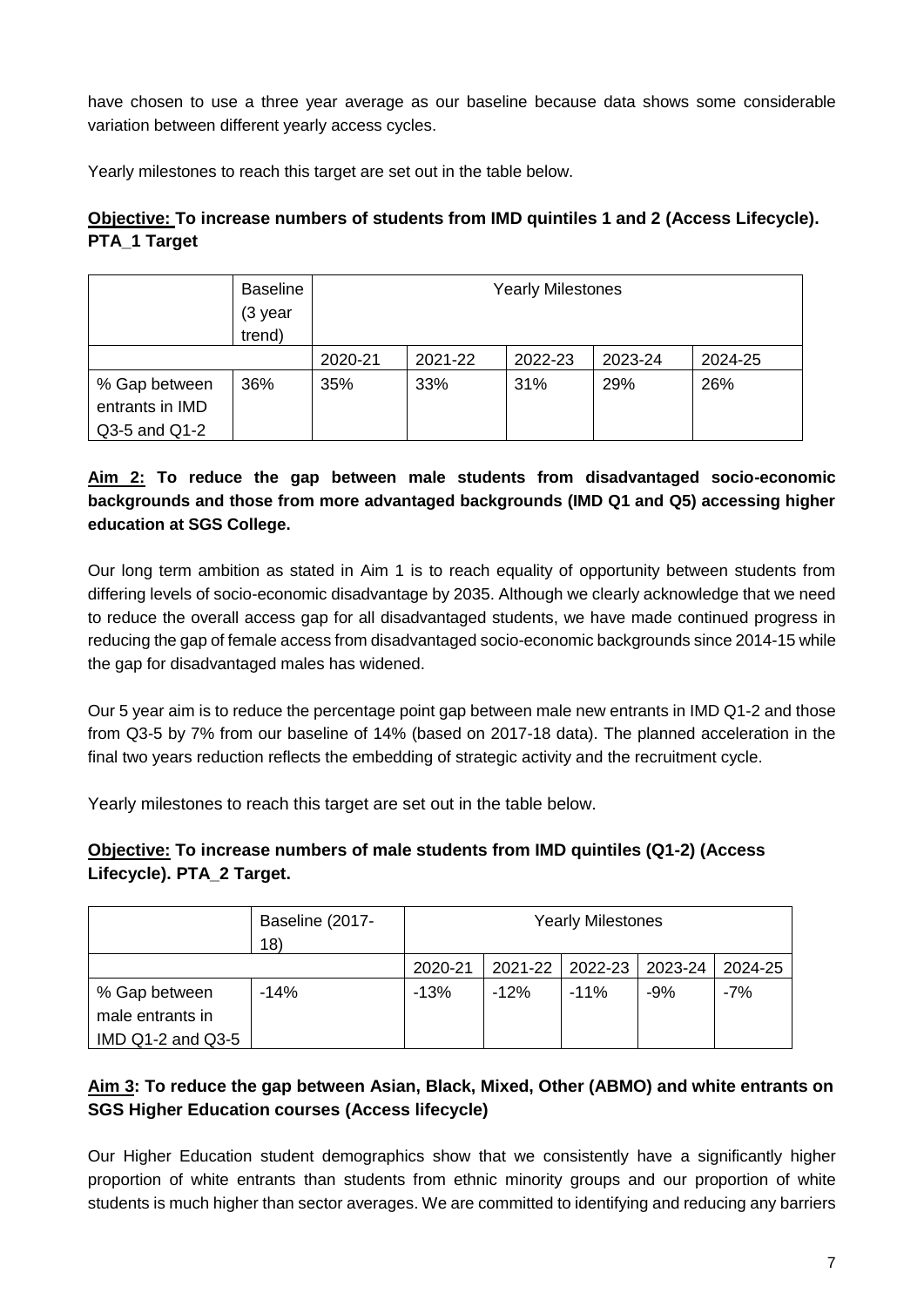to accessing our HE programmes that students from ethnic minorities face and although our ultimate ambition is to reach equality of opportunity between white and ethnic minority students, our long term ambition by 2030 is to reduce the gap in access by 20%.

We are aware that our long term objective is highly ambitious given our historic demographics and our 5 year aim to reduce the gap between ABMO and white students entering higher education at SGS by 10% is reflective of this ambition. The planned acceleration in the final two years reduction reflects the embedding of strategic activity and the recruitment cycle.

We do not believe that disaggregating the overall target to identify specific ethnicities at this point would be meaningful due to the very low absolute numbers of ABMO students we have, but as our plan matures, careful monitoring will identify any access gaps between different ethnic groups to address.

Yearly milestones to reach this target are set out in the table below.

#### **Objective: To increase numbers of Asian, Black, Mixed, Other (ABMO) students – (Access Lifecycle). PTA\_3 Target.**

|                                             | Baseline (3 year<br>trend) | <b>Yearly Milestones</b> |         |                   |     |             |
|---------------------------------------------|----------------------------|--------------------------|---------|-------------------|-----|-------------|
|                                             |                            | 2020-<br>21              | 2021-22 | 2022-23   2023-24 |     | 2024-<br>25 |
| % Gap between<br>white and ABMO<br>entrants | 76%                        | 74%                      | 72%     | 70%               | 68% | 66%         |

#### **Aim 4: To reduce the gap in continuation rates between males from different HE participation backgrounds.**

Analysis of our data reveals that our male students have lower continuation rates than females and that males from low participation backgrounds have particularly low continuation rates. In 2016-17, the continuation rate gap between males in POLAR4 Q1-2 and POLAR4 Q3-4 was 19%, which was significantly higher than the sector average of 3% and was 34% lower than our female cohort from Q1-2. Our target is to reduce the gap in continuation between males from different POLAR4 backgrounds to 0 by 2024-25.

Yearly milestones to reach this target are set out in the table below.

#### **Objective: To reduce the gap in continuation rates between males from POLAR4 quintiles Q1-Q2 and quintiles Q3-Q5 (Continuation lifecycle). PTS\_1 Target.**

|                      | <b>Baseline</b><br>2016-17 |         | <b>Yearly Milestones</b> |         |         |         |  |  |
|----------------------|----------------------------|---------|--------------------------|---------|---------|---------|--|--|
|                      |                            | 2020-21 | 2021-22                  | 2022-23 | 2023-24 | 2024-25 |  |  |
| %Gap in continuation | $-19%$                     | $-15%$  | $-12%$                   | $-8%$   | $-4%$   | 0%      |  |  |
| between Q1-Q2 and    |                            |         |                          |         |         |         |  |  |
| Q3-Q5 male students  |                            |         |                          |         |         |         |  |  |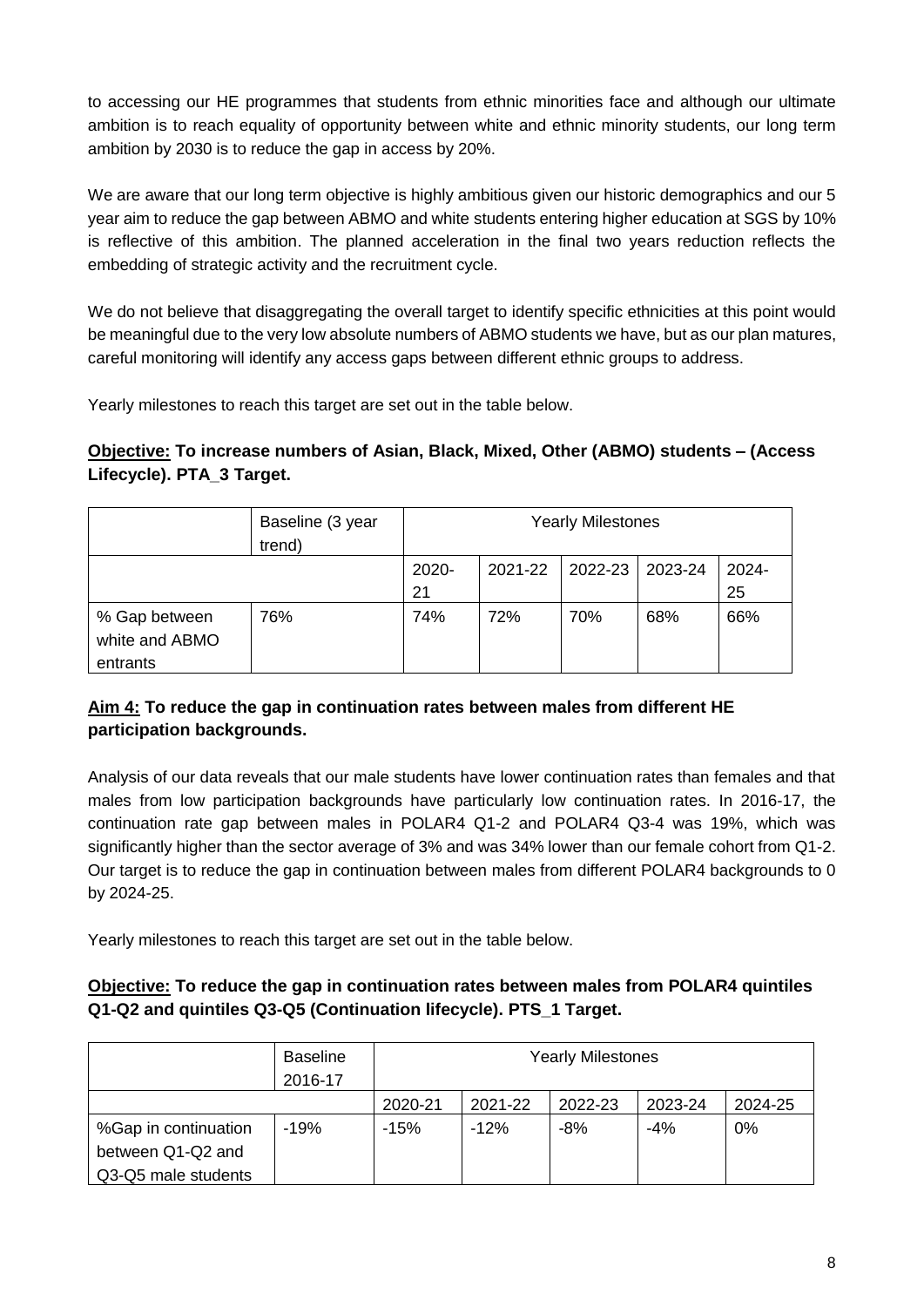#### **Aim 5: To reduce the gap in continuation rates between disabled students and those with no known disability.**

We have identified that a gap in continuation rates between disabled and non-disabled student groups started to emerge in 2016-17 (until this date the rates were broadly equitable). In 2016-17 a particularly high number of students with a declared disability did not complete their studies, and although we are satisfied that local data shows a general increase in continuation rates, it is clear we need to set a formal target to monitor and evaluate progress towards our ambition to return to equitable continuation rates between the disabled and non-disabled student groups.

Because our data shows considerable variations in the gap between continuation rates between students with no known disability and disabled students, we have used the last 3 years average published rate from OFS access and participation data and our local data from 2017-18 to set our base rate at 5%.

Our 5 year aim is to reduce the gap in continuation rates between disabled and non-disabled student groups by 5% and to eliminate the gap by 2024-25.

Yearly milestones to reach this target are set out in the table below.

#### **Objective: To reduce the gap in continuation rates between disabled students and those with no known disability. PTS\_2 Target**

|                      | Baseline (3 | <b>Yearly Milestones</b> |         |         |         |         |  |
|----------------------|-------------|--------------------------|---------|---------|---------|---------|--|
|                      | year trend) |                          |         |         |         |         |  |
|                      |             | 2020-21                  | 2021-22 | 2022-23 | 2023-24 | 2024-25 |  |
| %Gap in continuation | 5%          | 4%                       | 3%      | 2%      | 1%      | 0%      |  |
| rates between no     |             |                          |         |         |         |         |  |
| known disability and |             |                          |         |         |         |         |  |
| disabled students    |             |                          |         |         |         |         |  |

#### **Aim 6: To reduce the gap in continuation rates between mature and young students.**

In 2016-17, nearly 40% of our mature learners declared a disability, and as identified in Aim 5, a much higher than usual proportion of learners with a declared disability did not complete their studies. This correlation is the reason for the drop in mature continuation rates in 2016-17. Our data shows that mature continuation rates, although lower than young continuation rates, were close to, or exceeded, sector averages until 2016-17.

Although data does not point to a consistent downward trend in mature continuation rates, we need to commit to a target to ensure that the gap between mature and young continuation rates narrows.

Our long-term ambition by 2035 is to maintain a less than 2% gap between mature and young continuation rates.

Our 5 year aim is to immediately reverse the gap of 13% which was our baseline in 2016-17 and reduce the gap to 5% by 2024-25.

Yearly milestones to reach this target are set out in the table below.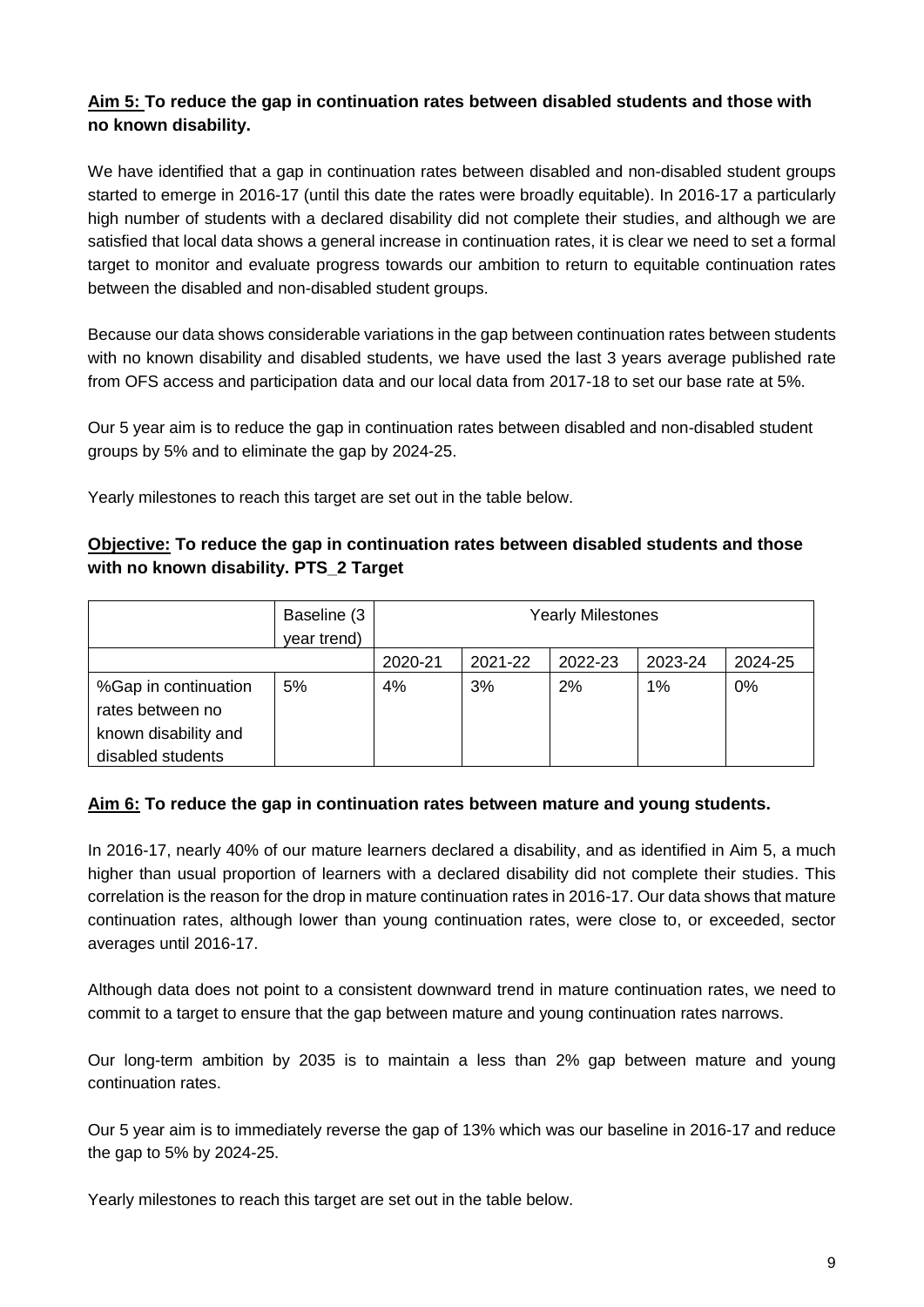#### **Objective: To reduce the gap in continuation rates between mature and young students. PTS\_3 Target**

|                                              | <b>Baseline</b><br>2016-17 |         |         | <b>Yearly Milestones</b> |         |         |
|----------------------------------------------|----------------------------|---------|---------|--------------------------|---------|---------|
|                                              |                            | 2020-21 | 2021-22 | 2022-23                  | 2023-24 | 2024-25 |
| % Gap in continuation<br>rates between young | 13%                        | 10%     | 9%      | 7%                       | 6%      | 5%      |
| and mature students                          |                            |         |         |                          |         |         |

Although Care Leavers are not a defined target group (due to our currently tiny demographic) we will also remain focused on this group's participation and their success.

#### **3. Strategic measures**

#### **3.1 Whole provider strategic approach**

#### **Overview**

SGS College is a General Further Education College that caters for a broad demographic of students across a wide geographic region and levels of study. The College is committed to invest in all students and recognises the need to particularly focus and develop our activities around the under-represented groups identified in the APP. Our experienced and passionate staff work hard to help students achieve their personal aspirations and career goals. Equality and Diversity, and opportunity for learning are enshrined within SGS at institutional, departmental and individual levels. Our mission statement firmly roots these values and states that: "We positively change people's lives and add value to the social and economic wellbeing of our communities'.

The aims, objectives, strategic measures and targets set out in this APP are supported and mirrored by the wider College mechanisms; most notably in our annual portfolio reviews, the SGS Curriculum Strategy and our varied reporting mechanisms. Portfolio reviews in curriculum areas inform and are, in turn, guided by our Higher Education Steering Group and Widening Participation and Retention Group (WPRG). Our survey and feedback cycle, termly Course Review meetings and our annual Course Enhancement Reviews (CERs) each monitor and evaluate access and performance and support for students based on qualitative and quantitative data. We are also very proactive in the development of our Estates Strategy; current plans will see significant and beneficial changes in the alignment of HE curricula with improved vocational and specialist facilities. This will enable shared curriculum opportunities and see greater local and regional access to our HE programmes.

The College has invested in a growing team of HE-focused Curriculum, Data, Quality, Support, Marketing and Student Experience (including WP) staff who work closely together and link with the wider College teams via an established system of meetings, digital platforms, staff development activities and working practices to support all aspects of the student lifecycle.

The College is committed to student engagement though a range of WP activities including increasing participation in HE by improving English and Maths outcomes and widening adult access courses. These activities give us valuable opportunities to encourage participation in HE from potential students drawn from the under-represented groups that we have identified.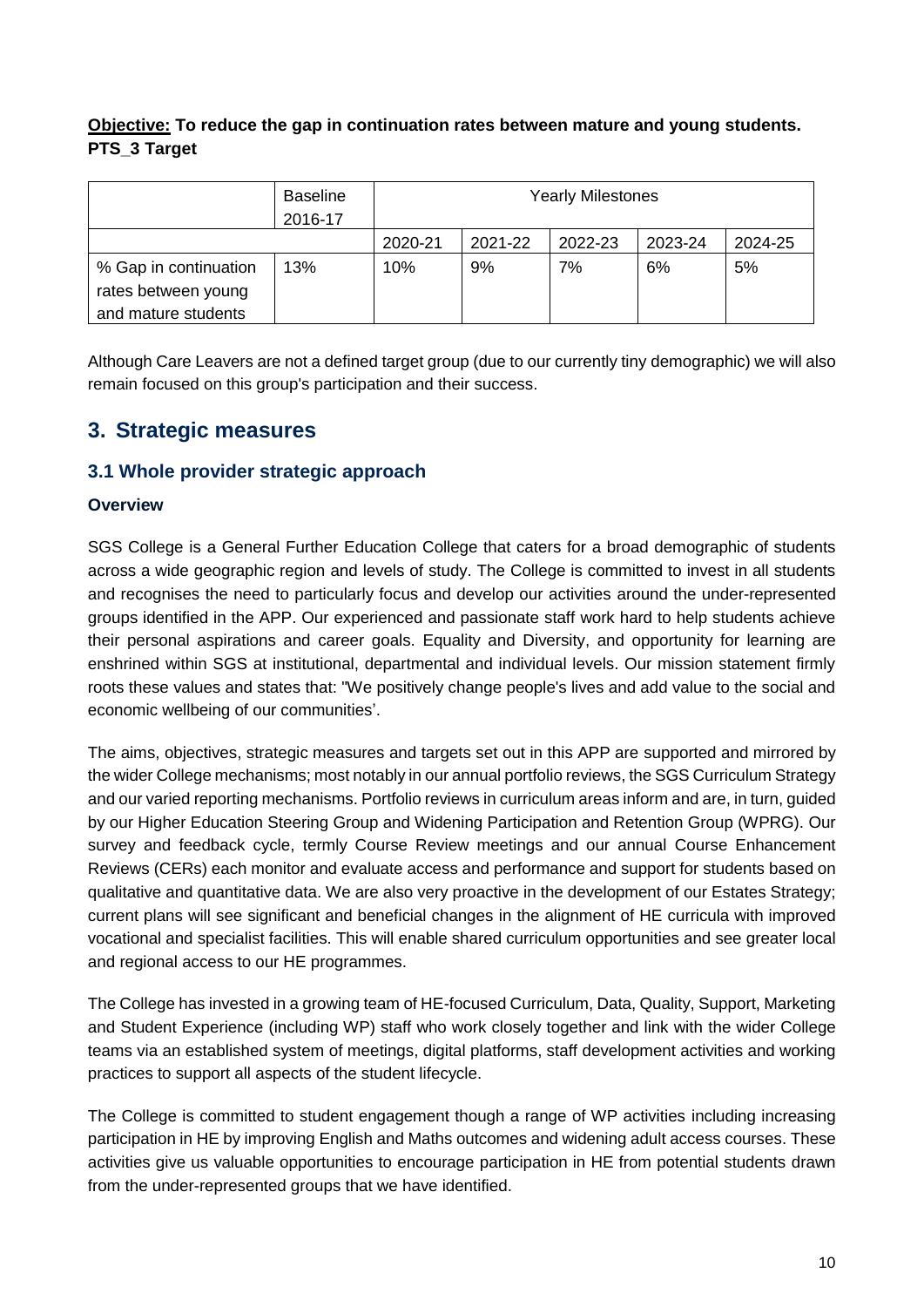There are additional College strategies and plans that align with the ambition of our APP linking together a whole institution approach, including;

- **The College's Single Equality Policy** this long-established framework is supported by the Single Equality Plan which is reviewed annually by our Governing body to ensure inclusivity among our Staff and Student cohorts.
- **Total Support Guarantee** this procedure expedites access to well-being support, counselling services, pastoral support, careers and study skills guidance, literacy, numeracy and digital support.
- **Pro Monitor** our integrated student monitoring, support and mark book system is now widely used for long-term development planning and aspirational target setting for students.
- **Power BI** our data visualisation system which allows us to capture intersectionalities of data.
- **The College's Compliments, Suggestions and Complaints Policy.**
- **HE Students as Partners Strategy**.
- **Widening Participation and Retention Policy.**
- **Student Engagement Policy; Behaviour Policy and Procedure both include provisions for** students to access representation and advocacy support, where required.
- **Professional Development (Staff) Policy.** We have Staff Development days specifically for HE curriculum and support staff. In 2018-19, 97% of staff development requests were approved, for example including attendance at national conferences and events (run by AoC, Universities UK, OfS etc.) and specialist staff training (e.g. via Dyslexia Action). Information from these events has been communicated at internal meetings and Staff Development days.

#### **Alignment with Other Strategies**

Strategic Alliance. SGS College is part of a collaborative Strategic Alliance with the University of Gloucestershire (UoG). This Alliance has created many opportunities to enhance student and community awareness of progression opportunities. As Alliance partners we work together towards a set of core objectives. These are:

- 1. To provide better opportunities for everyone in Gloucestershire, and the surrounding areas, to benefit from Higher Education and to gain access to provision which is accessible, appropriate and affordable for them – the aim is to eliminate higher education cold spots;
- 2. To secure better and more integrated Higher Education within Gloucestershire and the surrounding areas;
- 3. To offer a variety of different forms of accessible Higher Education in different locations within Gloucestershire and surrounding areas; and provide greater flexibility for students to progress from college to university at different points including through higher apprenticeships; and parttime routes;
- 4. To provide an effective Advice and Guidance Service to enable students to make informed choices about their further and higher study.

This Alliance is supported by the Executive Leadership team of each institution and progress is continually reviewed, monitored and evaluated.

NCOP Projects. SGS College currently participates in collaboration as part of two regional National Networks for Collaborative Outreach Projects (NCOP) focusing on students from targeted wards. Our regional NCOP collaboration ('GAP') and our West of England collaboration ('Future Quest)' provide a range of activities, including team and confidence-building activities, communication building activities, cultural activities, university visits and subject/career tasters, to engage young people (aged 11-18). Our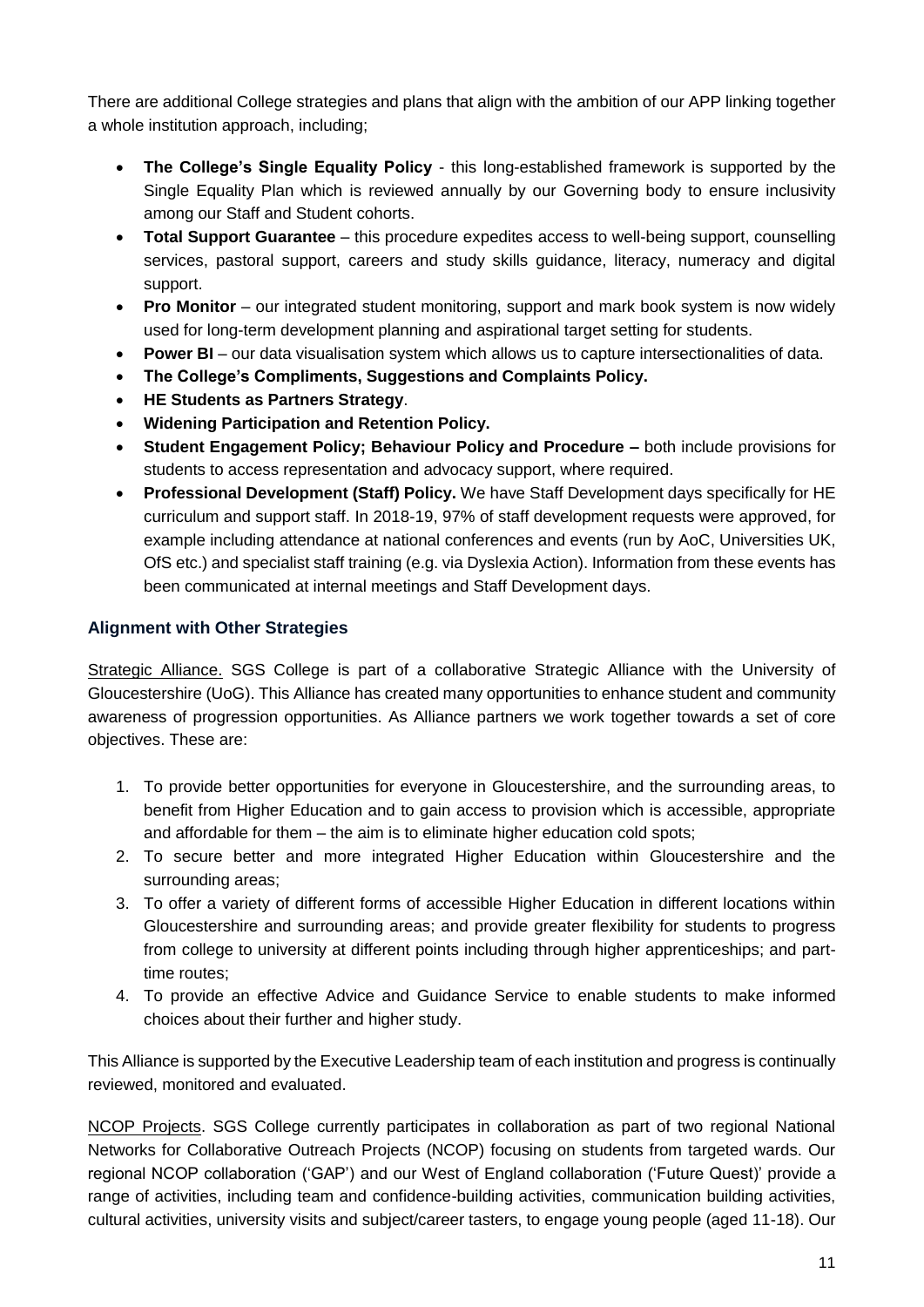onsite dedicated Future Quest Co-ordinator works with our Level 3 students from POLAR4 Q1 (a key under-represented group identified in this plan) and with 27 schools throughout Bristol. The College has also taken the lead on the Future Quest Sports programme.

#### **Strategic measures**

In support of our strategic aims and the development of our strategic measures, we intend to use an underpinning theory of change (as outlined below diagrammatically). Through it we intend to analyse data and evidence from feedback, draw upon relevant research and agree actions to enable us to achieve our targets. We also hope to improve the experience and outcomes of all our students. We are also working towards a formal WP evaluation framework (the SGS Connect Framework) for the evaluation of all our projects and programme design that will feed into our chain of logic:





In order to achieve our targets in 2020-25 and following the assessment of performance, SGS has identified the following 6 key strategic measures that will help us deliver our aims and objectives. These measures will be implemented and monitored across 3 defined timescales: short-term (2019-20); midterm (2020-22) and long-term (2022-25). The measures are:

- 1. Flexible and accessible curriculums
- 2. Support (Student and Financial)
- 3. Widening Participation and Retention Group (WPRG)
- 4. The Bridging Strategy
- 5. Collaborative working
- 6. Inclusivity Forums

#### **Strategic Measure 1: Flexible and accessible curriculums (all groups)**

Evaluation of student feedback highlights the growing need for curriculums to be more flexible in terms of delivery and modes of attendance. We have planned a full 3-year review of our curriculum offer to focus on making our courses more flexible and responsive to the needs of contemporary students. This review will focus on increasing the participation and continuation of our target groups. It also reacts to national and global trends in promoting flexibility of learning.

#### **Activities and measures:**

#### **Short & Mid-term:**

• Begin to review all of our programmes seeking opportunities for shared modules, delivery and developing opportunities for blended, distance and part-time learning. This will increase accessibility to the curricula and potential continuation for our target groups **(PTS\_2 & 3).**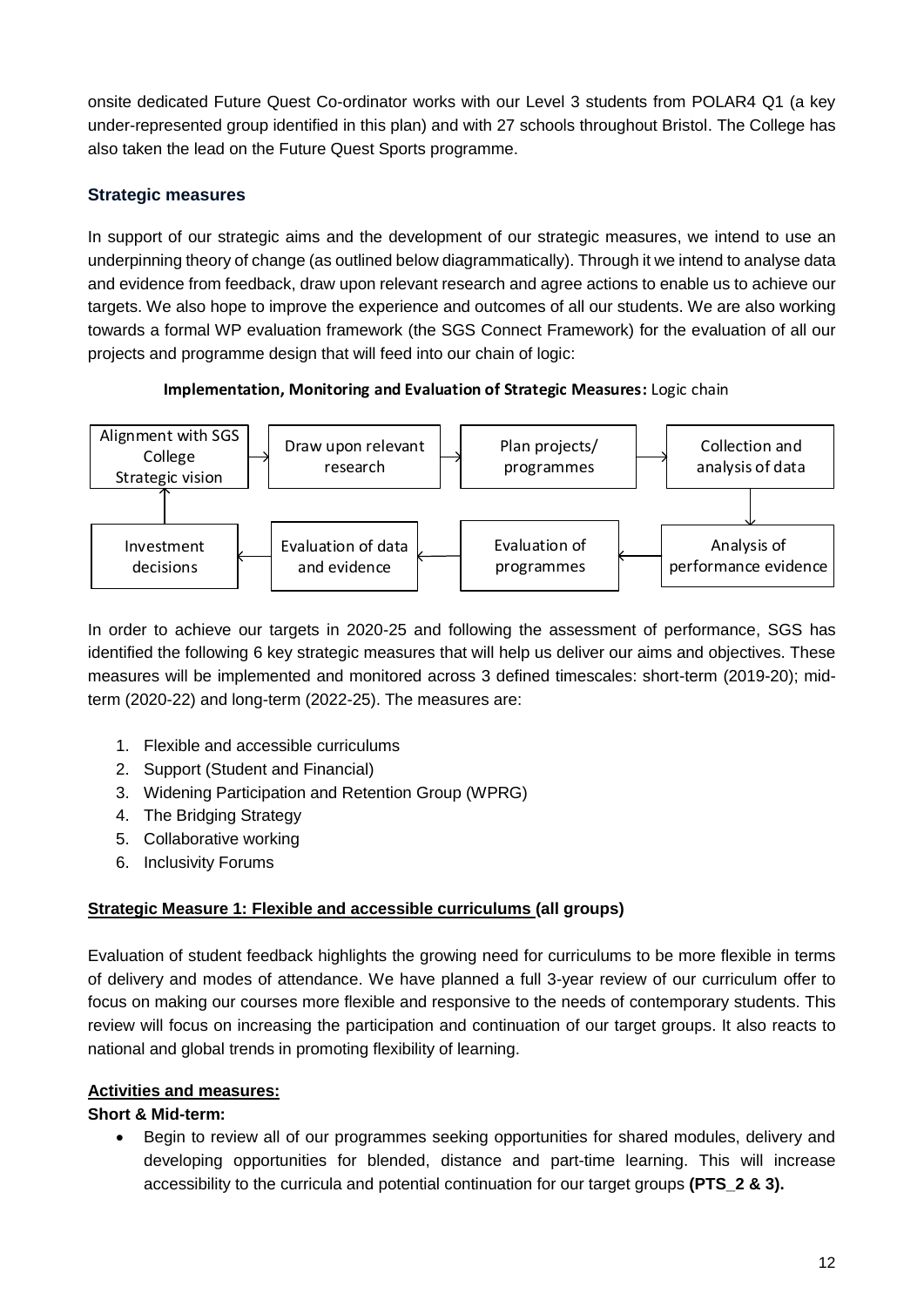- Continue to improve our '2 plus 1' model of study, in response to evaluation of feedback and analysis of evidence from PTA\_1, PTS\_1, 2 & 3 students and those from non-traditional HE backgrounds. The flexibility will also help support the access of students from our **PTA\_3** target group, who form a significant part of our Sports Academies.
- Introduce an Associate Student category by 2021, based on evidence gathered from our large cohorts of part-time adult learners (currently on non-regulated provision) to enable further flexibility of study patterns, access and attendance **(PTS\_3)**.
- Our collaborative degree programmes will be located at our new campus. Based on the evaluation of feedback from student forums, consistently states the need for collaborative environments. We will evaluate the impact this has on the continuation of our target groups (all groups).

#### **Long-term:**

• A full review and evaluation of these strategies, new curricula and feedback received will see further evolutions and reviews in light of emergent technologies and their attendant pedagogic changes.

#### **Strategic Measure 2: Support (Student & Financial) (PTA\_1 & 2, PTS\_1, 2 & 3)**

Data and student feedback identifies higher attendance and continuation for students receiving financial support; the Bursary, Scholarships and Hardship Fund Policy and Procedure (2020-22) was amended accordingly, to prioritise further investment in financial support towards those from underrepresented neighbourhoods, to encourage access aimed at targets **PTA\_1 & 2**.

Student feedback evidences accessing support is more effective if the support is provided internally. The recently appointed HE Disability and Mental Health Coordinator works closely with teams and students to signpost, enable and monitor disabled students at all parts of their lifecycle at College, with a particular focus on continuation (**PTS\_2)**.

#### **Activities and measures:**

#### **Short & Mid-term:**

- Launch our new Bursary, Scholarships and Hardship Fund Policy and Procedure (2020-22); evaluate the impact of financial support and update the Policy in 2021 **(PTA\_1 & 3)**.
- Introduce new roles to support DSA eligible students and evaluate the effectiveness of these positions **(PTS\_2)**.
- Improvements to the initial advice and guidance that students can access will ensure that a clear and evolving support plan will be in place for each individual from their point of access **(PTS\_2)**.
- Formalised Personal Tutor Scheme, monitor take-up of these services and evaluation of impact to provide additional support to all students aimed at improving continuation for targeted groups **(PTS\_1, 2 & 3).**

#### **Long-term:**

• Evaluate the impact of the HE Disability and Mental Health Coordinator to inform a Higher Education Specific support strategy ensuring an improved breadth of support for DSA students **(PTS\_2).**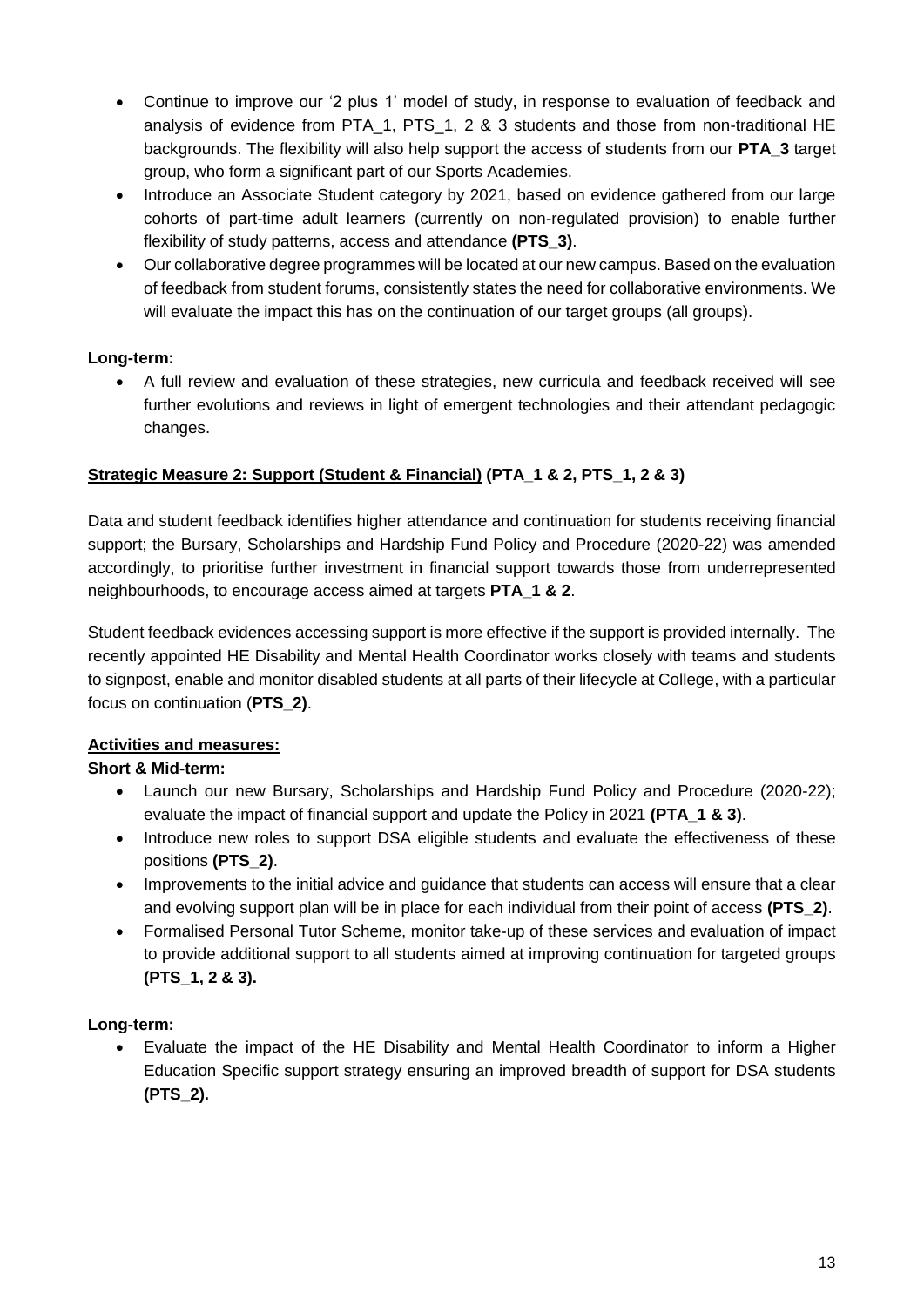#### **Strategic Measure 3: Widening Participation and Retention Group (WPRG) - Widening Participation & Events (all targets)**

In response to our self-evaluation work and also national agendas, the College has introduced a Widening Participation and Retention Policy. This stipulates the establishment of a Group which meets 4 times a year to consider operations, evaluate evidence and review targets and progress. The Group, overseen by the Assistant Principal HE and Adult, reports against information drawn from all parts of the student lifecycle (including IAG) and monitors the impact of all WP activities. Specific pilot activities were developed (based on student feedback gathered from specialist subject areas) in 2018-19, including piloting an annual Part-time Degree Event.

#### **Activities and measures:**

#### **Short & Mid-term:**

- Investment in the HE Widening Participation and Recruitment Officer roles to support events, programmes and evaluation **(PTA\_1, 2 & 3)**.
- Launch the SGS Connect Scheme in 2019 (this scheme enables HE students to act as mentors to work with students from targeted schools) to encourage participation **(PTA\_1 & 3).**
- Introduction of a new HE Evaluation Framework (the SGS Connect Framework) to measure the impact of all WP programmes **(PTA\_1, 2 & 3)**.
- Evaluate Community Engagement impact on recruitment of target groups **(PTA\_1, 2 & 3)**.
- Evaluate existing Applicant Days and their impact on target groups **(PTA\_1, 2 & 3)**.
- Each of our degree-level courses will offer at least one progression event aimed at target groups **(PTA\_1, 2 & 3).**
- Targeted sessions to be introduced for our identified groups at the SGS Employability and Progression Expo **(PTA\_1 & 3)**.

#### **Long-term:**

- Evaluate the SGS Connect Scheme **(PTA\_1, 2 & 3)**.
- Review and refresh the HE Evaluation Framework (SGS Connect Framework) (**PTA\_1, 2 & 3).**
- Invest further in the capacity of the WP team **(PTA\_1, 2 & 3)**.
- Use newly acquired site space to further build the College's community presence to engage with more youth teams and groups, thereby raising awareness amongst a much younger audience **(PTS\_1, 2 & 3)**.

#### **Strategic Measure 4: Bridging Strategy (all targets)**

Feedback received from students from all our target groups and evaluation of data (e.g. Award Board) (especially PTA\_1, PTS 1, 2 & 3) identifies the challenges they face transitioning between study levels. Our Bridging Strategy has been developed to address these challenges and increase the access and continuation of these groups. The Strategy encompasses the promotion of study skills, academic skills, IT skills and communication skills. Challenges faced by specific target groups (e.g. mature students) will be considered and addressed through skills-based workshops and resources aimed at building confidence and developing cognitive and analytical skills. The Strategy also contributes towards enhancing the progression opportunities of our wider demographic to employment or further study.

#### **Activities and measures:**

#### **Short & Mid-term:**

• Roll out of the Strategy. Development of a bank of study and academic skills resources which will be freely available via our website **(PTA\_1, PTS 1, 2 & 3).**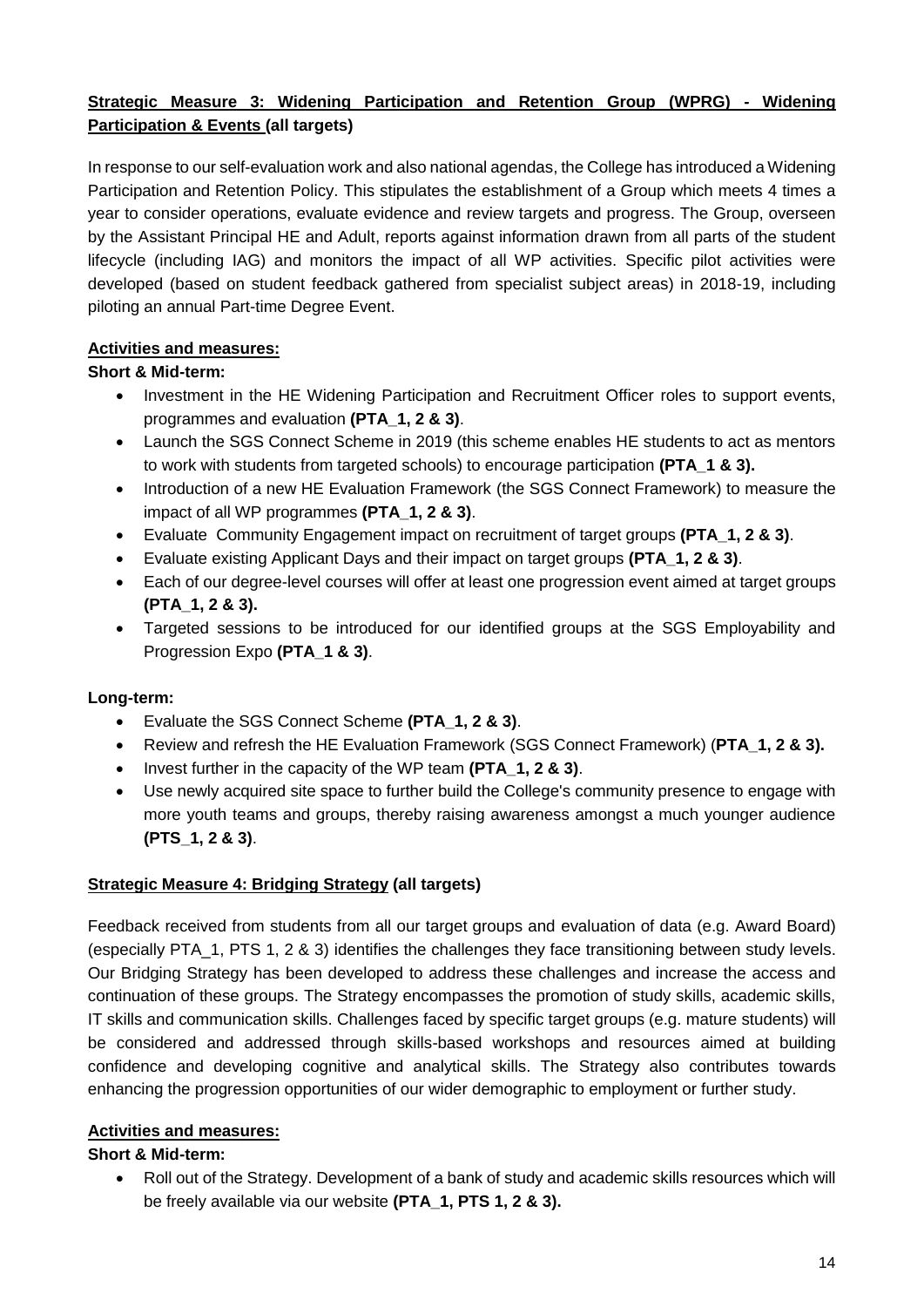- Development of new workshops and study skills sessions (to target needs identified by students).
- WPRG meetings will measure and evaluate the impact of the Bridging Strategy and feed into the full review of our HE services in the College's Annual Review (Self-Evaluation Document, SED).
- Bridging Days delivered during Induction Week to allow students to attend study skills workshops and activities. Bridging activities aim to begin delivering the confidence and establishment of the sound practices associated with the guided study related to Level 4 **(PTA\_1, PTS 1, 2 & 3).**
- Evaluation of this Strategy will be data-led and student-feedback led. We will be responsive to pedagogical and technical change in the implementation of the operational detail of this Strategy.

#### **Long-term:**

• Full refresh of the Bridging Strategy (5 year cycle), informed by potential new external collaborations and to reflect any new, emerging target groups.

#### **Strategic measure 5: Collaborative working (all targets)**

Research and self-reflection has identified collaboration as a key driver in many of the successes celebrated by our students and collaborative working is pivotal in much HE activity. In terms of external collaboration, SGS is part of the Strategic Alliance with UoG and is also in partnership with Bristol Zoo Society (BZS) in the joint delivery of degrees. Staff and students work together as partners to improve and enhance the experiences for all.

The success of the NCOP-funded GROWS project has continued to be funded by the providers in the consortium through mutual collaboration. We firmly believe that outreach activity at early educational stages is of great importance to promoting future participation in HE. Currently GROWS is represented at 74 school events, providing IAG, workshops, and independent career advice to 22 schools.

#### **Activities and measures:**

#### **Short & mid-term:**

- Launch the SGS Connect Scheme to directly engage 3 schools, and promote the HE Ambassadors at a variety of internal and external events, to widen participation and reach specific target groups **(PTA\_1, 2 & 3).**
- Full-establishment of a range of Student Mentor posts which will be representative of the wide spectrum of our student body. The Mentors will fully trained and work alongside students in local Schools and Colleges, providing support and a 'line of sight' into studying at higher levels. **(PTA\_1, 2 & 3).**
- Collaborative curriculum development and planning to increase or enhance joint projects with partners including; BZS, The Royal West of England Academy and our Apprenticeship Partners widening access opportunities for targeted students. This will include formalising the role of Sports Academies in HE to provide opportunities to Athletes, Sports Clubs and Degree Coaching students **(PTA\_1, 2 & 3).**
- Review and update the 'Students as Partners Strategy' to pay more consideration to the newly develop APP whilst still focusing on student contribution and representation at course enhancement level and activities which help build an inclusive and energetic student body. The value of this to our students has already been recognised in response to our questionnaire, developed to support the development of this APP **(All targets).**

#### **Long-term:**

• Extend SGS Connect to at least 10 local schools, particularly focusing on those with high levels of targeted students **(PTA\_1 & 3).**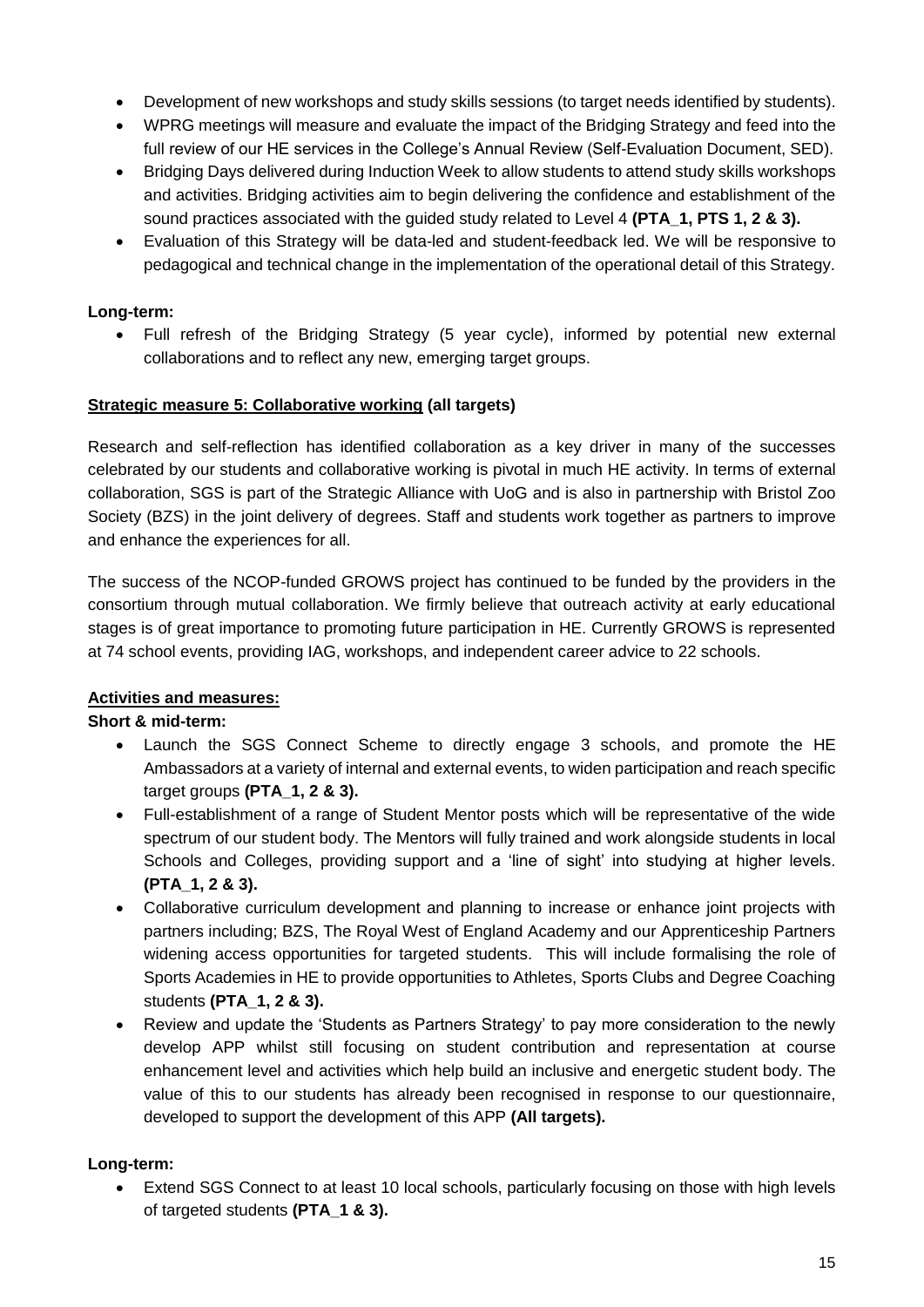- Increase routes for degree students to support FE students from targeted groups as part of a work placement or mentoring role reflecting strategies learnt via curriculum reviews **(PTA 2 & 3).**
- Improve evaluation techniques measuring the impact of collaborative work focusing on the target groups **(All targets).**

#### **Strategic measure 6: Inclusivity Forums (PTA\_3, PTS\_2, PTS\_3)**

Our Class Representative meetings have identified a need for improved awareness of some minority groups. In response a LGBTQ+ Staff Group emerged working closely with the student group to celebrate and promote inclusivity and diversity, working directly with local organisations and helping SGS become the first College sponsor of Bristol PRIDE and engage in work with Freedom Youth (a key local LGBTQ+ charity). A yearlong curriculum assessment in conjunction with UoG also identified changes to assessments to ensure greater inclusivity. Evaluation by the College's Equality and Diversity group has been overwhelmingly positive both in terms of student engagement and recruitment, so we will widen this approach to target other under-represented groups.

#### **Activities and measures:**

#### **Short-term & Mid-term:**

- Review the Forum's successes and increase initiatives.
- Implement changes to the inclusivity of assessment measures.
- Deliver Staff training to promote further inclusivity.
- Develop additional forums for mature students, disabled students and students from ethnic minorities **(PTA\_3, PTS\_2, PTS\_3)**.

#### **Long-term**:

• Ongoing evaluation of the impact and measures of these forums.

#### **3.2 Student consultation**

This Plan was developed through consultation with our current HE students. The mechanisms set out in our 2019-20 approved APP (September 2018) have been refined and Class Representatives were asked to feedback on student-friendly versions of the Plan in termly Class Representative Forums, and digitally at the end of the academic year. Feedback has been constructive and validating in terms of existing APP measures and has helped us establish new strategies for working.

Key points of feedback are set out in the subsidiary Student Consultation (gathered by our HE Team) and included in the Appendix of this Plan. Class Representatives are drawn from a range of backgrounds and although levels of feedback have been variable, we have received particularly useful comments from students who class themselves as mature and those who have a declared disability. In addition we continued to survey all of our new entrants asking targeted questions relating to their motives for pursuing higher level studies (and for mature students, returning to studies), the support they have received and how they think their student journey could have been improved.

Students are also invited to take part in WPRG meetings, Course Review Meetings and Student Parliament. Standing agenda points within all these meetings focus on different aspects of the student lifecycle and experience and feedback is documented and minuted. The current APP will continue to be reviewed alongside the SPP and College policies and procedures according to the measures and mechanisms set out in our Students as Partners Strategy. The effectiveness of these feedback strategies will be reviewed.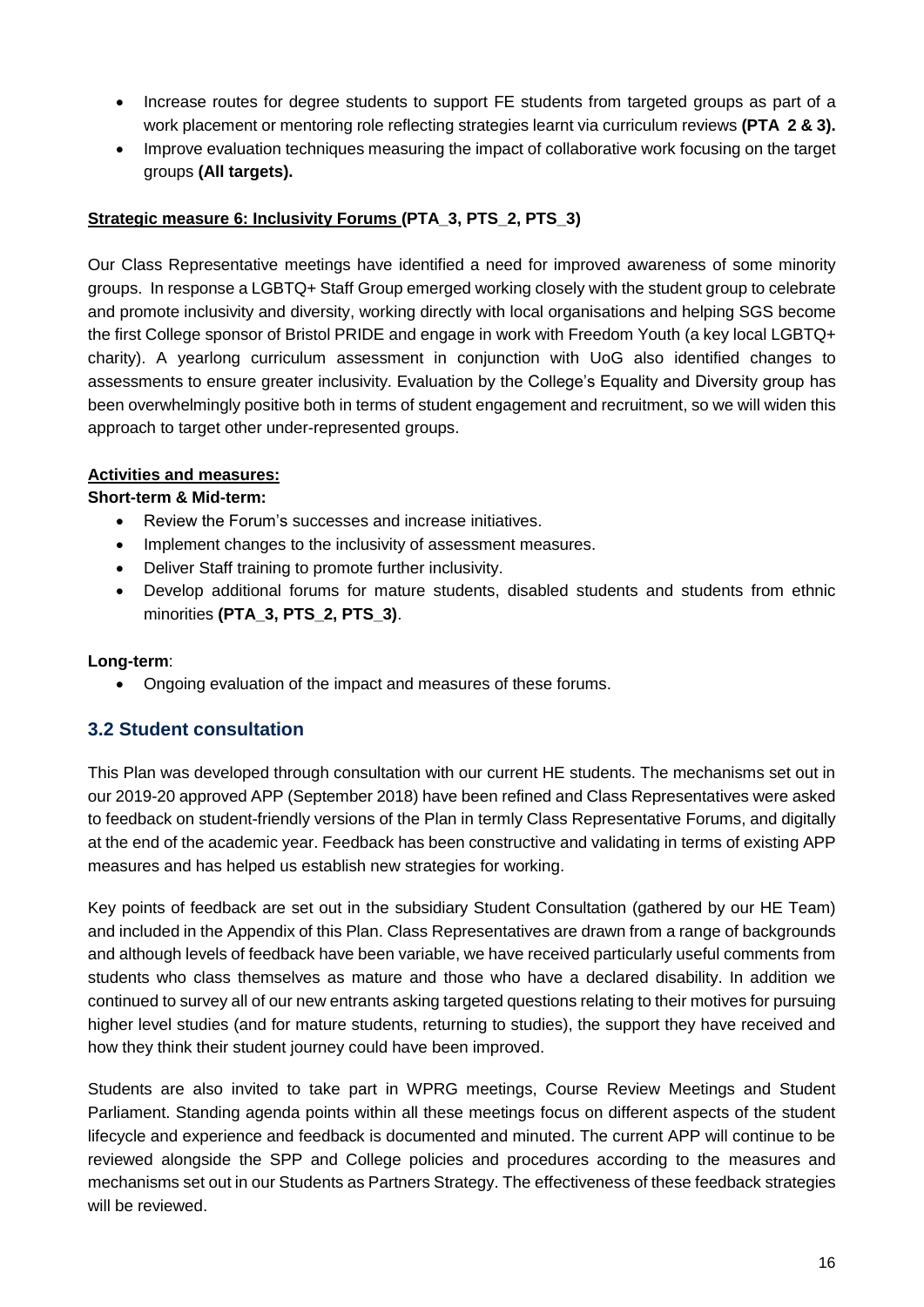We will include a link on our College website clearly signposting current and prospective students to our published APP. We will refine our 'student-friendly' versions of both the APP and the SPP which will be published on our website, via social media campaigns, as posters (to be displayed around campuses) and discussed (along with relevant milestones and targets) as an agenda point in various forums.

#### **3.3 Evaluation strategy**

We have used the OfS self-evaluation toolkit to inform our evaluation strategy. Completion of this selfassessment (see adjacent document) helped us to reflect on current areas of practice and to highlight what we are currently doing well and what practices are still emerging at our organisation.

#### **Strategic context (emerging)**

At SGS we have established governance mechanisms in place and emerging strategies planned to ensure continuous and robust evaluation of our APP and targets. Our HE Steering Group and WPRG (chaired by our Assistant Principal HE and Adult) lead on the overall development, monitoring and evaluation of plans. In turn, these Groups report to the Governing Body and feed into our annual Self-Evaluation Document (SED) (identified in section 3.4 below). We have invested in a HE Data Manager role and data monitoring (Microsoft Power BI interactive data visualisation tool) enabling comparison of data. The impact of this is already evident in our ability to capture intersections of data. We can begin to measure and evaluate trends. We are devising a formal WP evaluation framework (the SGS Connect Framework) based on the Better Evaluation Rainbow Framework), to assist with the evaluation of our projects/ programme design and implementation. This will use robust evidence and a theory of change for each. The status and impact of each project/programme will be analysed every quarter at a high level following a theory of change approach. Our emerging Framework follows the chain of: *defining what needs to evaluated—framing the boundaries for each evaluation—collecting and retrieving what data is needed—understanding causality around the data collected—synthesising the data from single and multiple evaluations—reporting on findings*.

If evaluation processes are not functioning as planned, the WPRG will raise an area of concern at HE Steering Group for an action plan/decision. Virtual sub-groups of the WPRG will focus on specific targeted groups (e.g. PTS\_3) and will present research to the WPRG. Staff will receive training in our Framework and Theory of Change on Staff Development days. Our 2020 HE Staff Conference will focus on the theme of Diversity and will include a workshop on the Theory of Change. We are committed to improving and embedding evaluation (rather than monitoring) more deeply into practices across the College.

#### **Programme design (emerging)**

Our WP projects/programmes will be designed with a clear rationale and understanding of the change that we aim to achieve. Our emerging SGS Connect Framework and our clearer understanding of the wider context within which we are operating, will inform our projects/programmes. New project/programme proposal forms, designed to capture evidence and research, will give scope for new schemes and reaction to evidence. External/collaborative stakeholders will be involved, where relevant, in the planning of specific programmes and will contribute to these proposal forms, promoting further investment in the programmes. We will use outcomes chain of logic plans for specific programmes (e.g. for each of our activities for Black History Month). Our ambition is to develop Theories of Change for each project/programme and to test these theories through analysing and evaluating the results of each, asking what would have happened without each of these interventions.

#### **Evaluation design (emerging)**

The WPRG will review, select and approve evaluation activity, and the College's Head of School Careers will provide specialist knowledge. We will seek support from our partner University as an example of more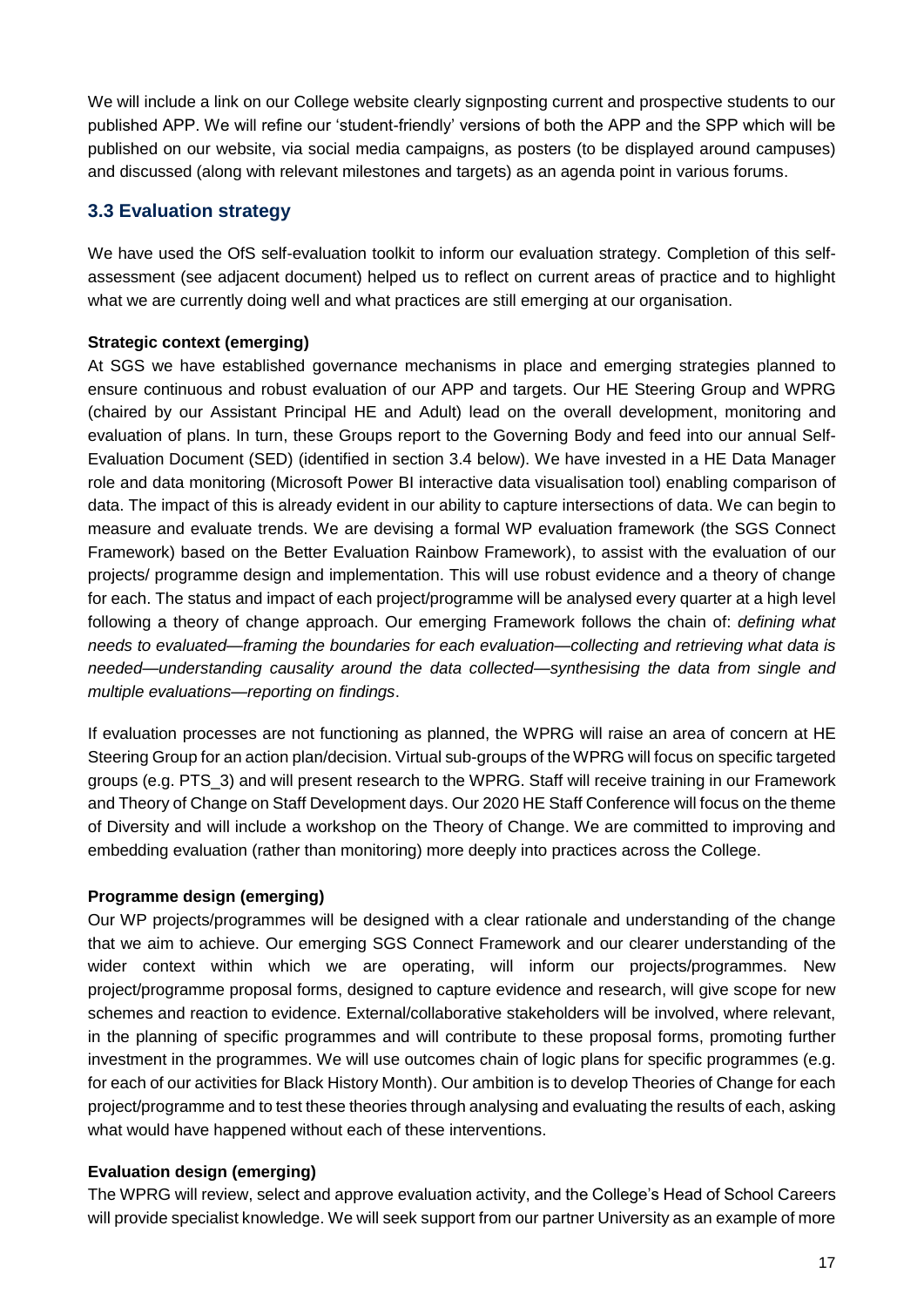mature practice. Our short to mid-term ambition is to ensure consistency of evaluation design across our provision. Primarily the Evaluation Types highlighted by OfS will inform a clear evaluation plan through our SGS Connect Framework. We will seek to move beyond our previous over-reliance on survey feedback, developing our understanding and use of Empirical and Causal evaluation types. We intend to evaluate larger WP programmes, such as those carried out in schools, with feedback gathered from adults involved in the events (e.g. teachers) as well as participants. Working with multiple stakeholders on a shared template for evaluation design will enable 'triangulation' of data from multiple sources, allowing an holistic overview and synthesis of evaluation about a given programme. The involvement of our HE Disability Coordinator and wider College Support teams will ensure that evaluation activity is inclusive. Evaluating the efficacy of programmes and their attendant evaluation types and methods over the 5 year cycle of this plan will not only allow them to embed, but to be responsive and altered where needed. We are confident that planning evaluation activity will become more consistent across all aspects of WP work.

#### **Evaluation implementation (emerging)**

The Head of HE Data will support all reporting, data monitoring and analysis, and will inform the evaluation of data, tracking individual students directly. Further investment in the College's Management Information System (ProSolution) and student record system (ProMonitor), to accommodate UCAS data and directly operate with the Power BI tool, means we can analyse the intersectionality of data. We are fully compliant with GDPR and our practices around data protection are robust. As a smaller provider, we are learning from our mature University partner and other local examples and will be forming a Teaching, Research and Ethics Committee to work with members of our SLT (most notably our Assistant Principal – Quality and Performance) to add further compliance checking. This Committee will also research best practices in other comparable institutions and will seek to embark on collaborative research with other College (rather than University) providers.

#### **Learning to shape improvements (emerging)**

We fully acknowledge that our current approach to evaluation needs development. This evaluation strategy will be shared across the College, amongst senior leadership (including our Governors), those who lead and deliver on WP, delivery teams, support teams and stakeholders. A budget allocation exists, along with attendant staff resources to research, plan and deliver this strategy. Training of relevant staff (and potentially collaborative College stakeholders) in the Theory of Change, programme design and evaluation design, will be implemented by academic year 2020-21. Reporting our evaluative findings back to the teams responsible for delivering projects/programmes will be vital, to highlight how evaluation informs practice. Our Teaching, Research and Ethics Committee will develop an ethical approval process around APP evaluations. Staff will be required to risk assess evaluations moving forward. We will continue to review our student data reporting systems, including how we track, analyse, synthesise and report on all data related to our APP.

#### **Evaluation of financial support**

The HE Bursary, Scholarships and Hardship Fund Policy & Procedure (2020-22) is available on the College website and students are made aware of it at the point of application and enrolment. It is further publicised via social media campaigns and via the Student Handbook. Students who identify as one of our target groups at application or enrolment will be made aware of available bursaries. The Policy outlines the financial support payments that are awarded to the target student groups who actively engage with their studies (as per table below).

Students in receipt of financial support have higher attendance and continuation rates. We have reflected on this data in the WPRG and amended the Policy accordingly to support the APP. This impact will be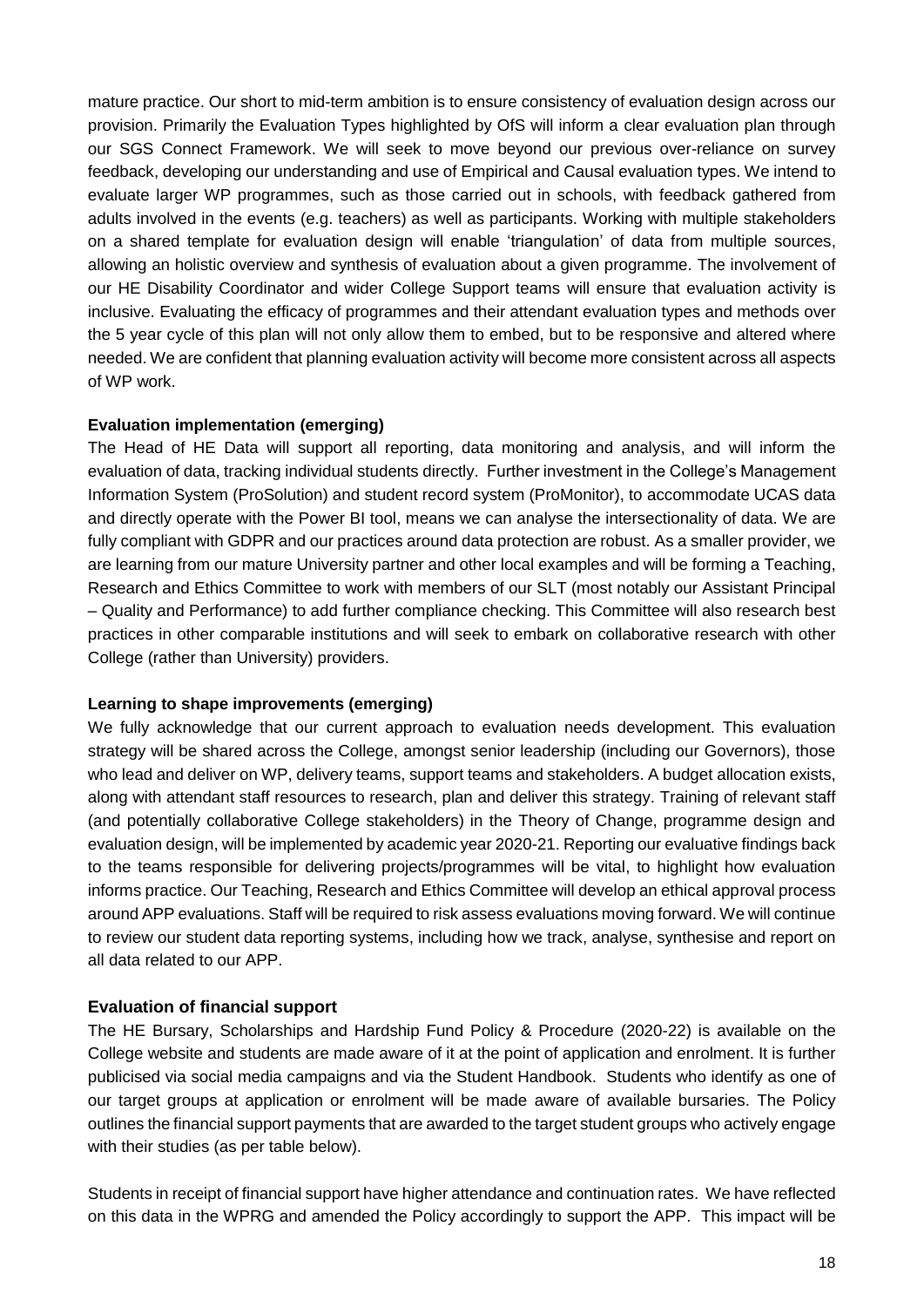evaluated at the end of 2020 and 2021, using statistical analysis and student interviews, following the OfS semi-structured framework. This evaluation will be utilised to make policy amendments.

| <b>Type of Bursary</b>    | £                    | Criteria                                                                     |
|---------------------------|----------------------|------------------------------------------------------------------------------|
| Care Leavers              | £1,000.00            | Students aged 18-21 who, before turning 18, were under the care of a Local   |
| Bursary                   | (Each year of study) | Authority or a Health and Social Care Trust.                                 |
| <b>Young Adult Carers</b> | £500.00              | Students aged 25 and under, who can supply evidence of caring or looking     |
| Bursary                   | (Each year of study) | after someone at home, who could not otherwise cope without their support.   |
| Disabled Student          | £300.00 - £700.00    | All students who are in receipt of a current and valid DSA Assessment. This  |
| Allowance DBS             | (One payment)        | payment is to reduce the overall cost of the report.                         |
| Bursary                   |                      |                                                                              |
| Low Income                | £500.00              | Full-time HE students who have a total household income of £25,000 or less.  |
| Bursary                   | (Each year of study) |                                                                              |
| Mature Student            | £500.00              | Students who are classed as mature (aged 24+ at their point of enrolment)    |
| Bursary                   | (Each year of study) | and re-entering education may apply for this bursary.                        |
| <b>SGS Connect</b>        | £500.00              | Available for application by students from targeted partnership schools.     |
| Partnership Bursary       | (First year only)    |                                                                              |
| Mature Student            | £1,000               | Available for students who are classed as mature (aged 24+ at their point of |
| Scholarship               | (Each year of study) | enrolment) and re-entering education. Scholarship is supported by a student  |
|                           |                      | application focusing on fee reduction.                                       |

#### **3.4 Monitoring progress against delivery of the Plan**

The SGS Further Education College Corporation (Governing Body) receives reports, as a standing item within the Principal's Report, at each Corporation meeting. Corporation meetings, scheduled against the Carver Model of Governance, consider KPI Reporting (including performance monitoring of the provisions of the APP) specifically in six of the eight scheduled meetings. Also considered and approved by the Corporation is the College's annual Self-evaluation and Operational Improvement Plan for Higher Education provision. Annually the Governing Body receives additional reporting on; Recruitment, Compliments, Suggestions and Complaints framework, Student Voice, Stakeholder Engagement and student destinations, all reports include information relating to Higher Education.

The Principal's Report, including monitoring of performance and all provisions of the HE plan, is informed by monthly Data and Performance Challenge meetings with the curriculum leads, external and internal audits and monthly review of the College's KPIs pursuant to the Carver Model. The Corporation expects monitoring reports to show how the Corporation's Policies, including the HE Plan are applied, thereby forming a compliance standard which includes verifiable data. The Principal is also required to notify the Corporation in a timely manner of any actual or anticipated non-compliance with any policy. In the event that progress against the APP is found to be worsening, corrective action will be added to the rolling log of Corporation actions; with time added to both Pre-Corporation and Corporation meetings to monitor and review these actions. The Corporation also reserves the right to instruct the Corporation's Audit Committee to engage independent auditors or consultants to assist in identifying and addressing emerging issues.

Progress against the APP is monitored by the Assistant Principal of Higher Education and Adult who reports directly to the College Principal and sits on the WPRG and reviews data, initiatives and progress against our target groups. The information from this Group informs the College's Annual Review process and reports to the College's Safeguarding, Equality, Diversity and Wellbeing Group.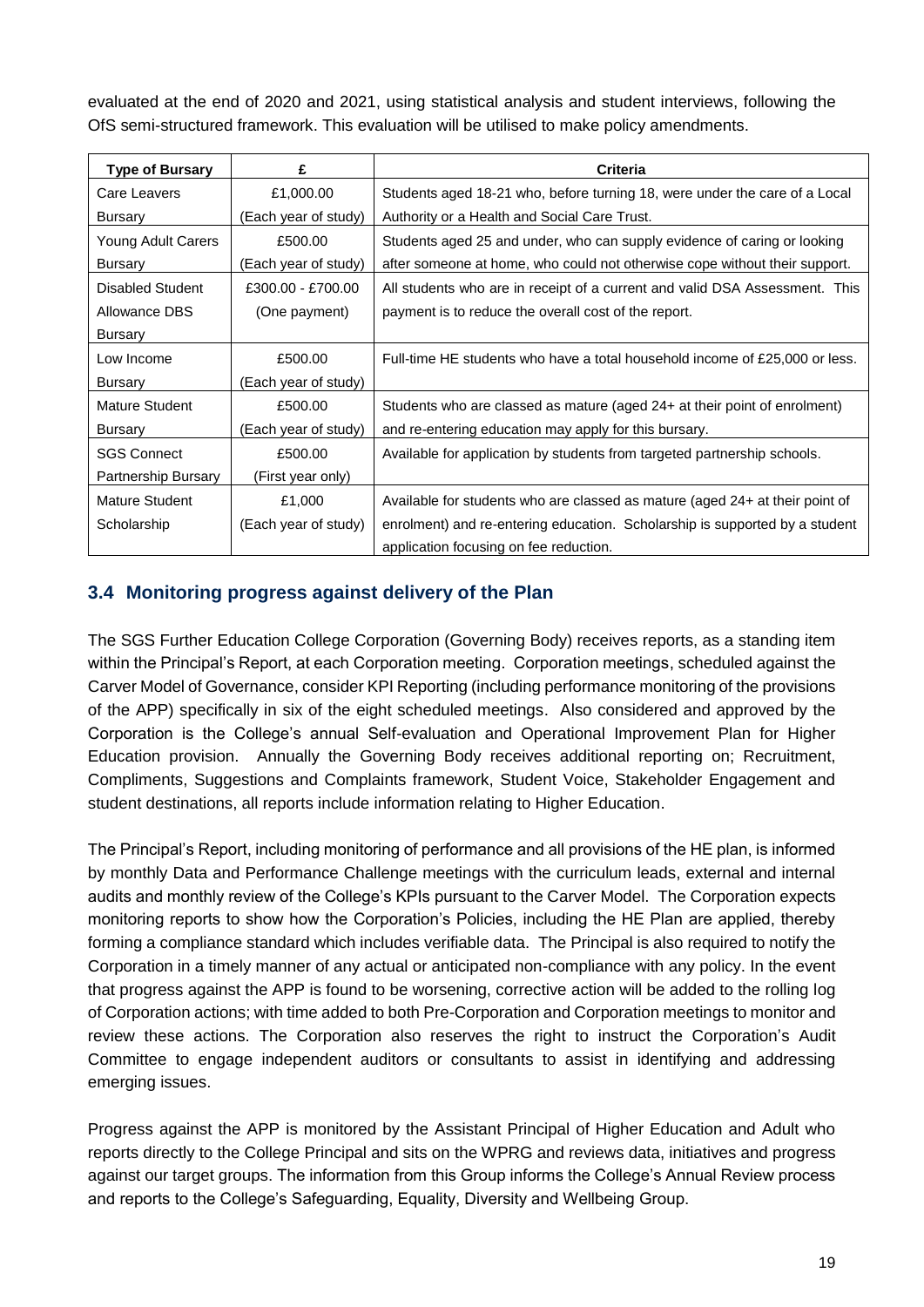The College's Annual Review (Self Evaluation Document, SED) is a critical document that reports outcomes and analysis of quantitative and qualitative data (from SGS College student surveys and NSS data) against key performance indicators. This information is captured through a range of activity including individual Course Enhancement Reviews (CERs). The CERs highlight areas for continuous enhancement and improvement and generate an action plan per programme that is itself reviewed and reported upon throughout the year. The Annual Review is reviewed by our Higher Education Steering Group and approved by the College's Governing Body annually at the November Corporation meeting. A considerable focus of this meeting is reviewing and challenging the Annual HE Review and associated action plan.

Recent investments have supported the recruitment of a Head of HE Data to support the research of data and trends, and the evaluation of targets, whilst also supporting the APP returns for the OfS. The (WPRG), HE Steering Group and Course Reviews all have Student Representatives in attendance.

Collaborative work with the Strategic Alliance and schools will be reported back via the same group structure. Alliance work is also monitored and reported through structured meetings with the University of Gloucestershire and Annual Partnership reporting.

#### **3 Provision of information to students**

Students are informed about the tuition fee element of their course at the point of advertisement. This could be via our HE prospectus, Course Leaflets, SGS website, or the UCAS website. Students are also informed of any additional costs prior to accepting their places on their chosen degree. It is not SGS College's intention to increase tuition fees mid-course. The student will pay the same annual amount for the duration of their course, subject to their continuous study. For those HE students who are paying their own fees, they will be informed of the instalments procedure and signposted to the SGS Fees and Charges Policy for guidance The College's public information process supports that all marketing is approved by one point of contact, and the partner University (as relevant). Both the current Bursary, Scholarships and Hardship Fund Policy & Procedure and Fees and Charges Policy are live on the College website and fully accessible to prospective students. The College's Terms and Conditions are included as an Appendix in the Fee and Charges Policy. A copy of the Policy is provided to all prospective students prior to their enrolment and a link is also provided in our official joining instructions. The new Student Welcome Guide also includes information on the available bursaries, scholarships and hardship funds to increase student awareness of available support.

#### **5. Appendix**

The OfS will append the following items from the fees and targets and investment documents when an access and participation plan is published:

- 1. Targets (tables 2a, 2b and 2c in the targets and investment plan)
- 2. Investment summary (tables 4a and 4b in the targets and investment plan)
- 3. Fee summary (table 4a and 4b in the fee information document)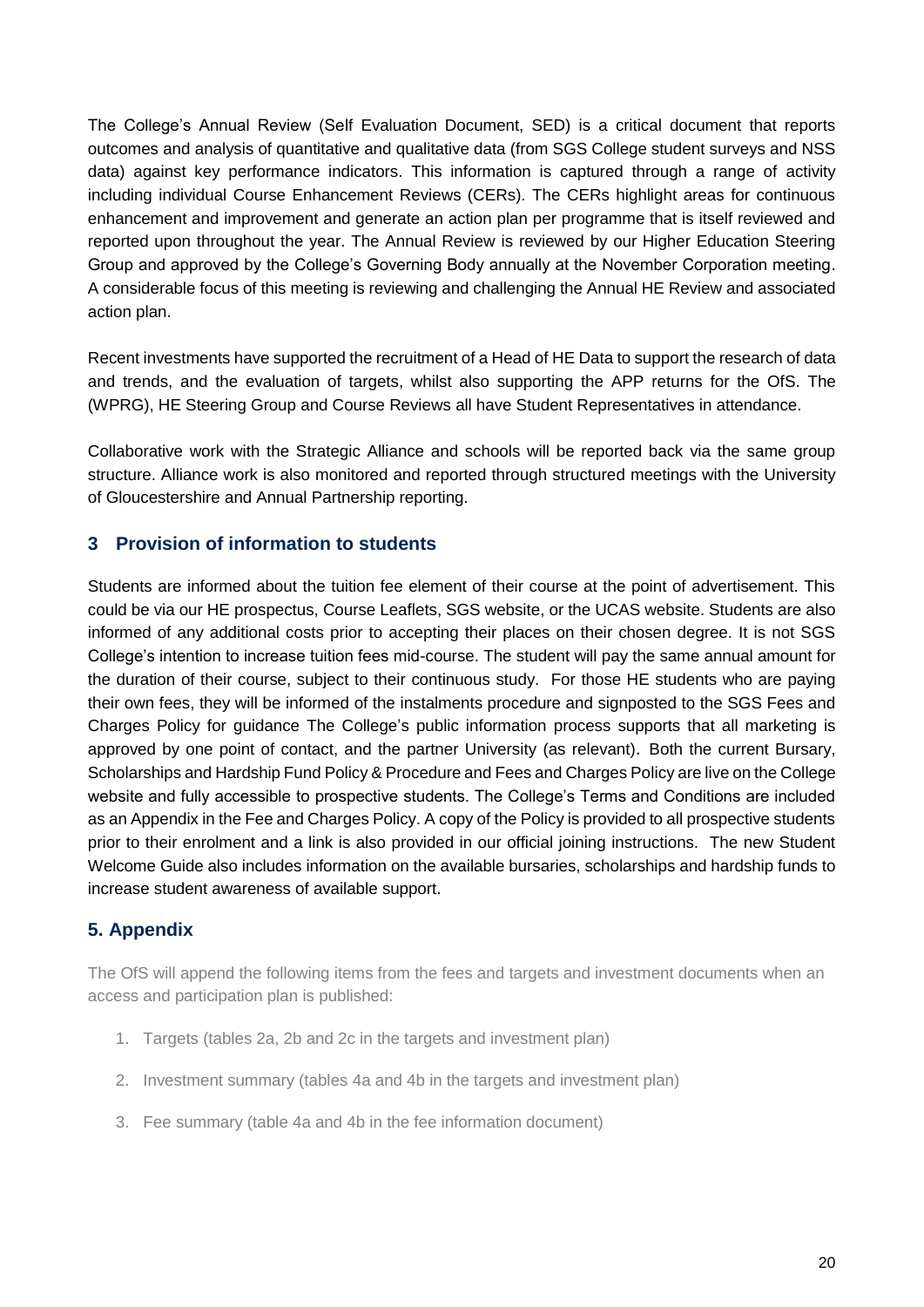**Provider UKPRN: 10036143**

\*course type not listed

**Inflationary statement:** 

We do not intend to raise fees annually

#### **Table 4a - Full-time course fee levels for 2020-21 entrants**

| <b>Full-time course type:</b>    | <b>Additional information:</b> | Course fee: |
|----------------------------------|--------------------------------|-------------|
| <b>First degree</b>              |                                | £8,250      |
| Foundation degree                |                                | £7,500      |
| Foundation year/Year 0           |                                |             |
| HNC/HND                          |                                | £6,000      |
| CertHE/DipHE                     |                                |             |
| Postgraduate ITT                 |                                |             |
| Accelerated degree               |                                |             |
| Sandwich year                    |                                |             |
| Erasmus and overseas study years |                                |             |
| Other                            |                                |             |

#### **Table 4b - Sub-contractual full-time course fee levels for 2020-21 entrants**



## Access and participation plan *Provider name: South Gloucestershire and Stroud College* **Fee information 2020-21**

| Sub-contractual full-time course type:                      | <b>Additional information:</b> | <b>Course fee:</b> |
|-------------------------------------------------------------|--------------------------------|--------------------|
| <b>First degree</b>                                         |                                |                    |
| <b>Foundation degree</b>                                    |                                |                    |
| Foundation year/Year 0                                      |                                |                    |
| HNC/HND                                                     |                                |                    |
| CertHE/DipHE                                                |                                |                    |
| Postgraduate ITT                                            |                                |                    |
| <b>Accelerated degree</b>                                   |                                |                    |
| Sandwich year                                               |                                |                    |
| Erasmus and overseas study years                            |                                |                    |
| Other                                                       |                                | جاد                |
| Table 4c - Part-time course fee levels for 2020-21 entrants |                                |                    |
| Part-time course type:                                      | <b>Additional information:</b> | <b>Course fee:</b> |
| <b>First degree</b>                                         |                                | £4,125             |
| Foundation degree                                           |                                | £3,750             |
| Foundation year/Year 0                                      |                                |                    |
| HNC/HND                                                     |                                | £3,000             |
| CertHE/DipHE                                                |                                |                    |
| Postgraduate ITT                                            |                                |                    |
| <b>Accelerated degree</b>                                   |                                |                    |
| Sandwich year                                               |                                |                    |
| Erasmus and overseas study years                            |                                |                    |
| Other                                                       |                                |                    |

**Table 4d - Sub-contractual part-time course fee levels for 2020-21 entrants**

## **Summary of 2020-21 entrant course fees**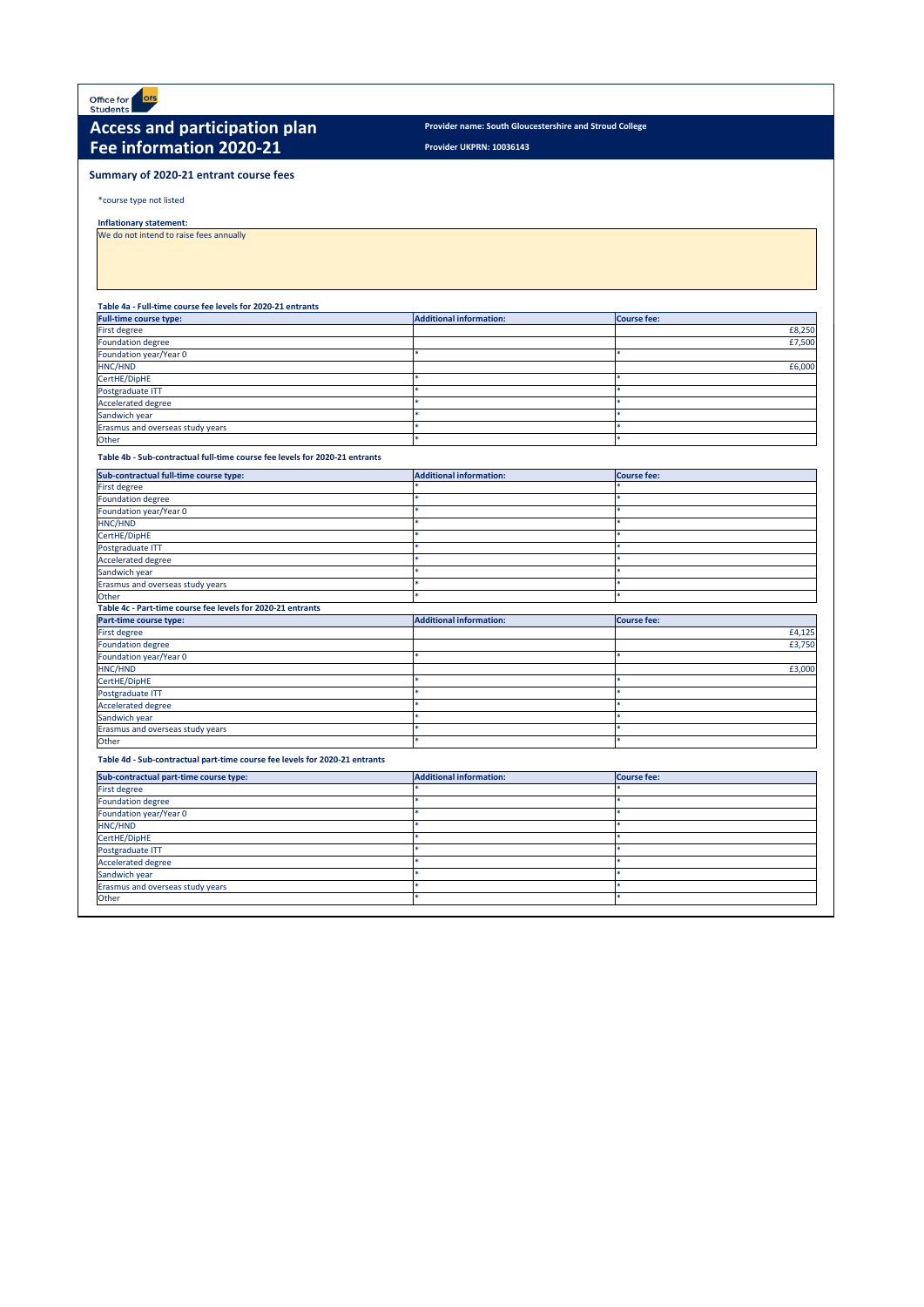Office for ofs<br>Students

## **Targets and investment plan** Provider name: South Gloucestershire and Stroud College **2020-21 to 2024-25** Provider UKPRN: 10036143

### **Investment summary**

|--|

The OfS requires providers to report on their planned investment in access, financial support and research and evaluation in their access and participation plan. The OfS does not require providers to report on investment in student success and progression in the access and participation plans and therefore investment in these areas is not recorded here.

The investment forecasts below in access, financial support and research and evaluation does not represent not the total amount spent by providers in these areas. It is the additional amount that providers have committed following the introduction of variable fees in 2006-07. The OfS does not require providers to report on investment in success and progression and therefore investment in these areas is not represented.

The figures below are not comparable to previous access and participation plans or access agreements as data published in previous years does not reflect latest provider projections on student numbers.

| Access and participation plan investment summary $(f)$ | <b>Academic year</b> |             |             |             |             |
|--------------------------------------------------------|----------------------|-------------|-------------|-------------|-------------|
|                                                        | 2020-21              | 2021-22     | 2022-23     | 2023-24     | 2024-25     |
| Total access activity investment $(f)$                 | £144,748.00          | £162,118.00 | £179,951.00 | £199,747.00 | £199,747.00 |
| Access (pre-16)                                        | £38,916.00           | £43,586.00  | £48,381.00  | £53,703.00  | £53,703.00  |
| Access (post-16)                                       | £46,916.00           | £52,546.00  | £58,326.00  | £64,742.00  | £64,742.00  |
| Access (adults and the community)                      | £39,916.00           | £44,706.00  | £49,624.00  | £55,083.00  | £55,083.00  |
| <b>Access (other)</b>                                  | £19,000.00           | £21,280.00  | £23,620.00  | £26,219.00  | £26,219.00  |
| <b>Financial support <math>(f)</math></b>              | £59,000.00           | £64,000.00  | £71,750.00  | £78,500.00  | £78,500.00  |
| <b>Research and evaluation <math>(f)</math></b>        | £51,650.00           | £53,199.00  | £54,795.00  | £56,439.00  | £58,132.00  |

Note about the data:

| Table 4b - Investment summary (HFI%)                    |                      |             |             |             |             |  |  |  |  |  |  |
|---------------------------------------------------------|----------------------|-------------|-------------|-------------|-------------|--|--|--|--|--|--|
| Access and participation plan investment summary (%HFI) | <b>Academic year</b> |             |             |             |             |  |  |  |  |  |  |
|                                                         | 2020-21              | 2021-22     | 2022-23     | 2023-24     | 2024-25     |  |  |  |  |  |  |
| Higher fee income (£HFI)                                | £443,250.00          | £530,250.00 | £588,750.00 | £638,250.00 | £638,250.00 |  |  |  |  |  |  |
| <b>Access investment</b>                                | 9.1%                 | 8.5%        | 8.5%        | 8.8%        | 8.8%        |  |  |  |  |  |  |
| <b>Financial support</b>                                | 13.3%                | 12.1%       | 12.2%       | 12.3%       | 12.3%       |  |  |  |  |  |  |
| <b>Research and evaluation</b>                          | 10.0%                | 8.6%        | 8.0%        | 7.6%        | 7.8%        |  |  |  |  |  |  |
| <b>Total investment (as %HFI)</b>                       | 32.4%                | 29.2%       | 28.7%       | 28.7%       | 28.9%       |  |  |  |  |  |  |
|                                                         |                      |             |             |             |             |  |  |  |  |  |  |